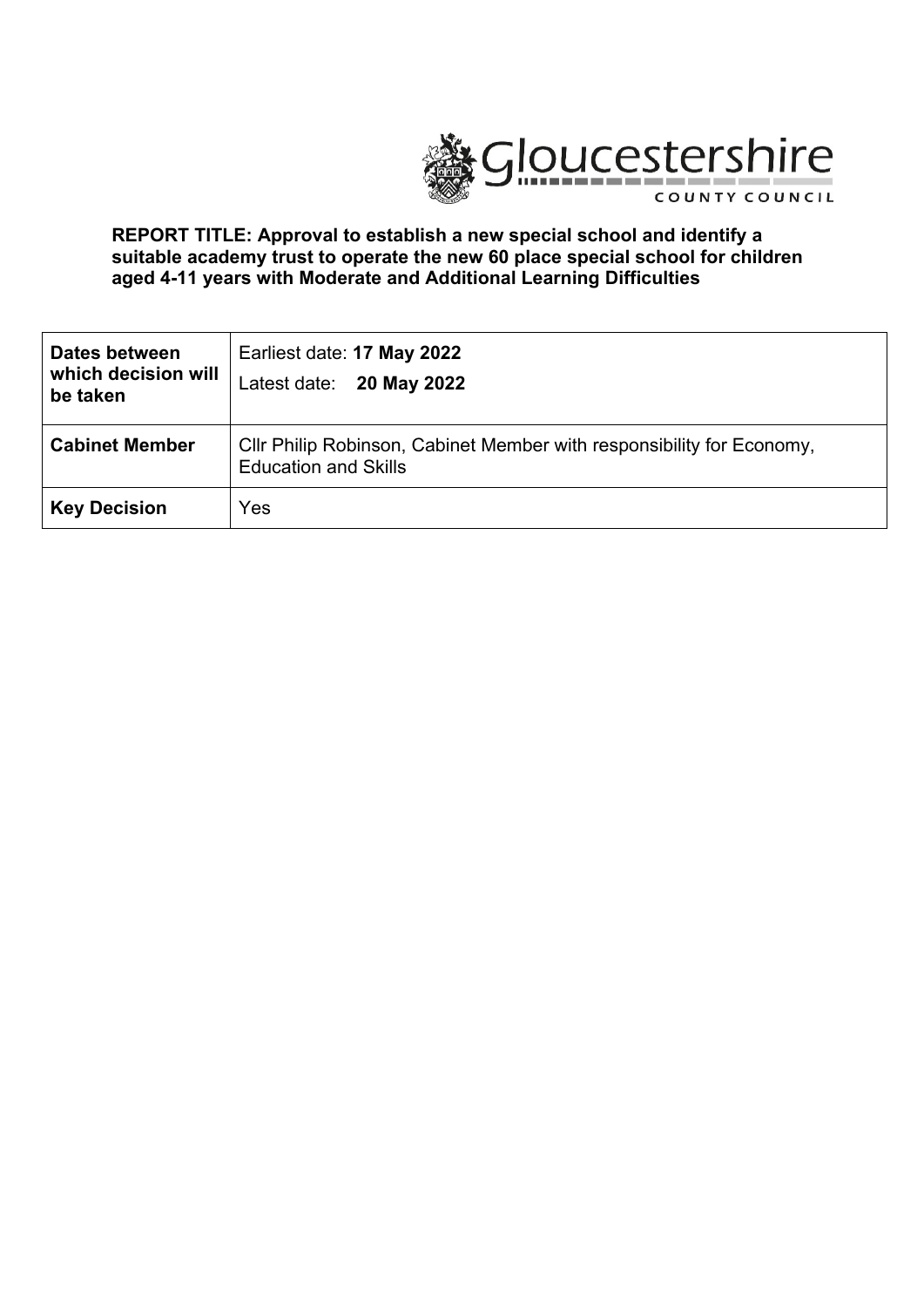| <b>Purpose of Report</b> | To seek approval to:                                                                                                                                                                                                                                                                                                                                                                                                                                                                                                                                                                                                                                                                                                                                                  |  |
|--------------------------|-----------------------------------------------------------------------------------------------------------------------------------------------------------------------------------------------------------------------------------------------------------------------------------------------------------------------------------------------------------------------------------------------------------------------------------------------------------------------------------------------------------------------------------------------------------------------------------------------------------------------------------------------------------------------------------------------------------------------------------------------------------------------|--|
|                          | establish a new special school and to identify a suitable academy trust<br>to operate the new 60 place special school for children aged 4-11<br>years with Moderate and Additional Learning Difficulties.                                                                                                                                                                                                                                                                                                                                                                                                                                                                                                                                                             |  |
|                          | delegate authority to the Executive Director of Children's Services to<br>make a recommendation to the Secretary of State as to the academy<br>trust to be appointed, upon completion of the presumption competition;                                                                                                                                                                                                                                                                                                                                                                                                                                                                                                                                                 |  |
|                          | delegate authority to the Assistant Director of Asset Management and<br>Property Services to award, from the council's approved Major Works<br>Framework, a contract for the capital improvement works required.                                                                                                                                                                                                                                                                                                                                                                                                                                                                                                                                                      |  |
|                          | The opportunity to utilise the former Severn View Primary Academy site to<br>meet the increasing demand for special school places has arisen earlier than<br>had been expected, now it is confirmed that temporary accommodation is not<br>required for Brook Academy. The purpose of seeking to include all these<br>elements of approval into one Individual Cabinet Member decision is to allow<br>officers to progress the matter sooner than would otherwise be the case if<br>taken to a Cabinet meeting later in the year. Individual Cabinet Member<br>approval at this earlier stage provides the opportunity for an Academy Trust<br>to be appointed as early as September 2022 and for pre-opening activities to<br>start in good time for September 2023. |  |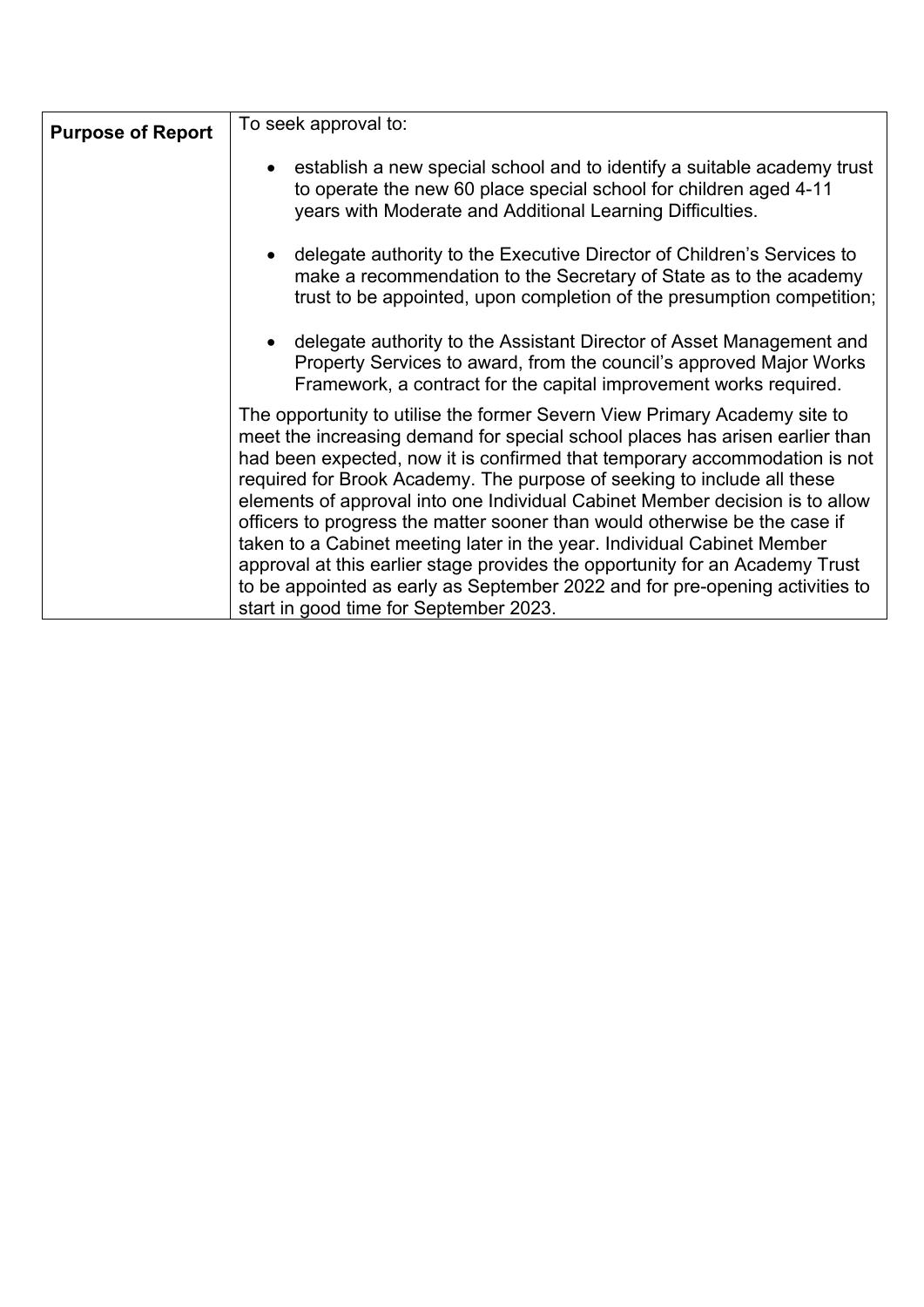|                        | That the Cabinet Member for Economy, Education and Skills:                                                                                                                                                                                                                                                                                                                                                                                                                                                                                                         |
|------------------------|--------------------------------------------------------------------------------------------------------------------------------------------------------------------------------------------------------------------------------------------------------------------------------------------------------------------------------------------------------------------------------------------------------------------------------------------------------------------------------------------------------------------------------------------------------------------|
| <b>Recommendations</b> | 1. approves the establishment of a new 60 place special school for children<br>aged 4-11 years with Moderate and Additional Learning Difficulties, to open<br>in September 2023, and delegates authority to the Executive Director of<br>Children's Services, in consultation with the Cabinet Member for Economy,<br>Education and Skills to:                                                                                                                                                                                                                     |
|                        | (i). conduct a free school presumption competition process in accordance<br>with Section 6A of the Education and Inspections Act 2006 and the<br>Department for Education's "The free school presumption" Departmental<br>advice for local authorities and new school proposers in order to identify a<br>suitable Academy Trust to sponsor such school.                                                                                                                                                                                                           |
|                        | (ii). recommend to the Secretary of State for Education, following the<br>conclusion of such a competition process, the Council's findings from its<br>assessment of such prospective sponsors in order to enable him/her to<br>decide upon the most suitable Academy Trust proposer to take the new<br>school forward.                                                                                                                                                                                                                                            |
|                        | 2. delegates authority to the Assistant Director of Asset Management and<br>Property Services in consultation with the Cabinet Member for Economy,<br>Education and Skills, to conduct a competitive procurement process in<br>accordance with rules of a public sector designed and managed framework<br>agreement and using the approved GCC major work s procurement<br>framework for the purpose of awarding a contract for capital improvement<br>works, estimated to be in the region of £0.65m, required at the former Severn<br>View Primary Academy site. |
|                        |                                                                                                                                                                                                                                                                                                                                                                                                                                                                                                                                                                    |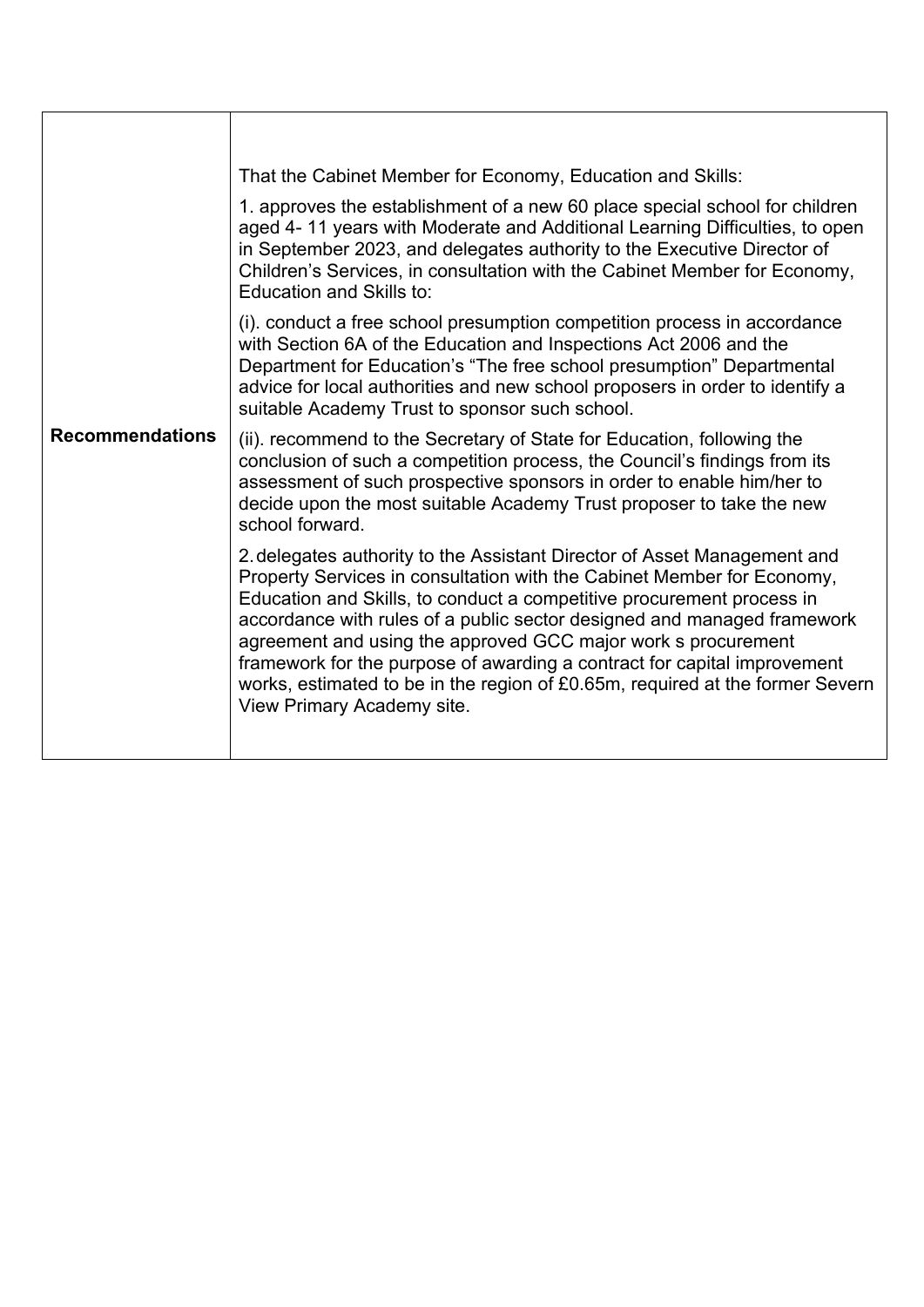| <b>Reasons for</b><br>recommendations  | An analysis of demand for special school places indicates the need to create<br>further school places of this type in time for September 2023.<br>Creating greater capacity within the county will reduce the need to make<br>placements out of area and in the independent and non-maintained sector,<br>which are often at considerable cost.<br>Recent stakeholder engagement shows that there continues to be support for<br>further developing local provision as an alternative to making placements out<br>of area and in the independent non-maintained sector and, specifically,<br>strong support for establishing a new special school of this type in this<br>location.<br>Under Section 6A of the Education and Inspections Act 2006 (the 'free school<br>presumption') where a local authority identifies the need to establish a new<br>school it must, in the first instance, seek proposals to establish an academy.<br>Delegating authority to the Executive Director of Children's Services to<br>recommend an academy trust for appointment upon completion of the<br>competition process; and delegating authority to the Assistant Director of<br>Asset Management and Property Services to appoint a contractor from the<br>GCC Contractor Framework, will allow the proposal to progress in a timely<br>way to ensure the additional special school places can be provided in time to<br>meet the projected demand. |
|----------------------------------------|---------------------------------------------------------------------------------------------------------------------------------------------------------------------------------------------------------------------------------------------------------------------------------------------------------------------------------------------------------------------------------------------------------------------------------------------------------------------------------------------------------------------------------------------------------------------------------------------------------------------------------------------------------------------------------------------------------------------------------------------------------------------------------------------------------------------------------------------------------------------------------------------------------------------------------------------------------------------------------------------------------------------------------------------------------------------------------------------------------------------------------------------------------------------------------------------------------------------------------------------------------------------------------------------------------------------------------------------------------------------------------------------------------------------------------------------|
| <b>Resource</b><br><b>Implications</b> | There are no immediate resource implications arising from the decision to<br>initiate a free school presumption competition. The costs associated with<br>running a free school presumption competition, and any subsequent<br>implementation of the proposal, will be met from within existing resources.<br>Longer-term, the proposal will make better and more efficient use of High<br>Needs Funding. SEN Capital funding will be used to adapt the identified site<br>and an update on the capital implications of this will be provided as part of a<br>Children and Families Capital update at a Cabinet meeting later in the year.<br>Initial assessments indicate that the adaptations to the Severn View site will<br>be in the region of £0.650m.                                                                                                                                                                                                                                                                                                                                                                                                                                                                                                                                                                                                                                                                                |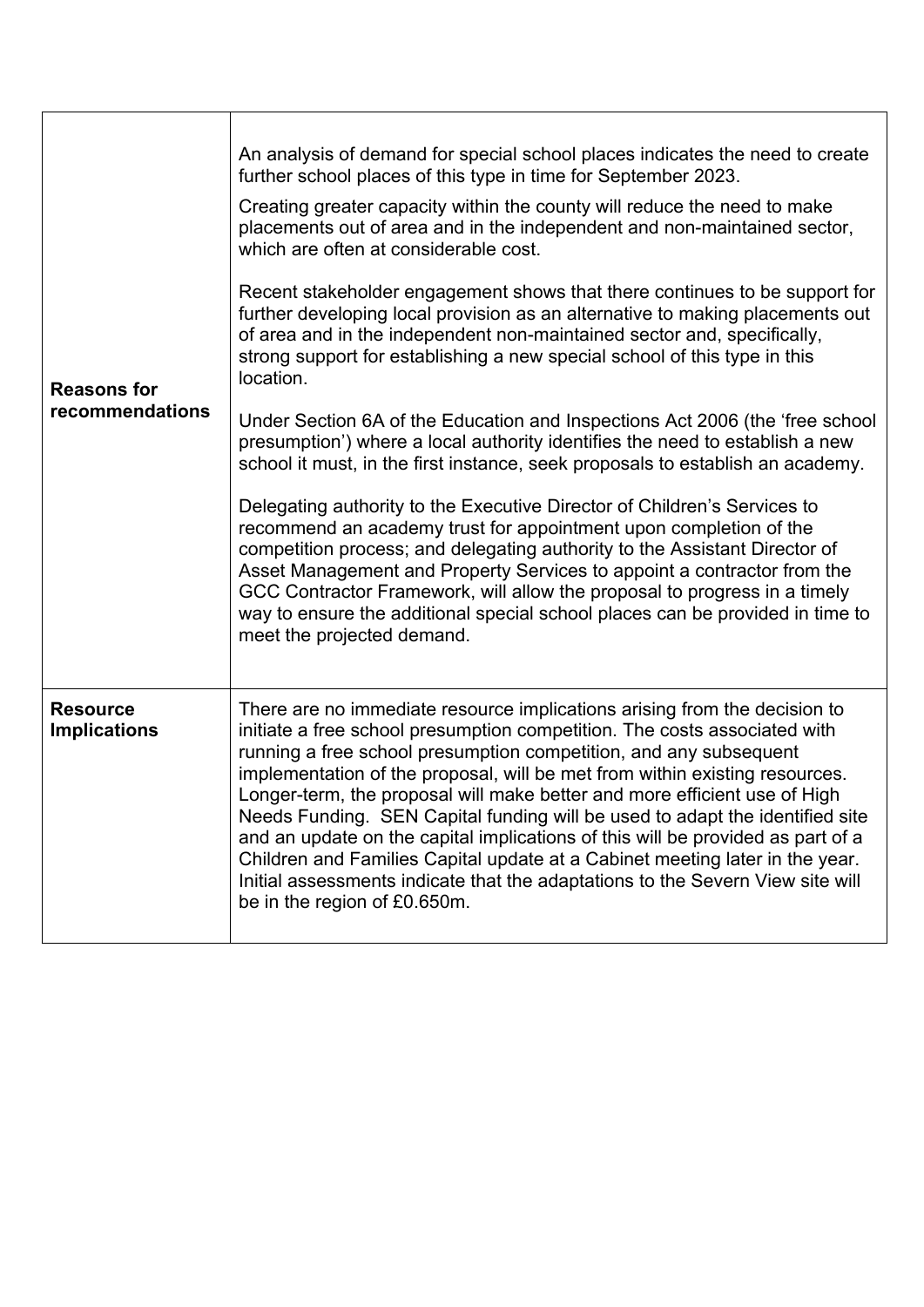| <b>Background</b><br><b>Documents</b> | Published decision report, 18 March 2022<br>Approval to enter into a period of stakeholder engagement on the proposal to<br>establish a new special school for children aged 4-11 years with Moderate<br>and Additional Learning Difficulties to be based at the site of the former<br><b>Severn View Primary Academy</b><br>Public engagement document, March 2022 and Frequently Asked Questions<br>published on the GCC public website<br>Gloucestershire's High Needs Strategy.<br>Consultation report (2018) - High Needs Strategy<br>Gloucestershire's SEND Commissioning Strategy 2019-2024. |
|---------------------------------------|-----------------------------------------------------------------------------------------------------------------------------------------------------------------------------------------------------------------------------------------------------------------------------------------------------------------------------------------------------------------------------------------------------------------------------------------------------------------------------------------------------------------------------------------------------------------------------------------------------|
| <b>Statutory Authority</b>            | Education and Inspections Act 2006                                                                                                                                                                                                                                                                                                                                                                                                                                                                                                                                                                  |
| <b>Divisional</b><br>Councillor(s)    | The proposed site for the new school is located within the Stroud Central<br>division: Cllr Dr David Drew                                                                                                                                                                                                                                                                                                                                                                                                                                                                                           |
|                                       | The school is a county wide provision and will draw children from across the<br>county                                                                                                                                                                                                                                                                                                                                                                                                                                                                                                              |
| <b>Officer</b>                        | Any representations should be sent to:                                                                                                                                                                                                                                                                                                                                                                                                                                                                                                                                                              |
|                                       | Officer: Clare Medland, Head of Commissioning for Learning                                                                                                                                                                                                                                                                                                                                                                                                                                                                                                                                          |
|                                       | 01452 328686<br>Tel:<br>Email:<br>universalcommissioning@gloucestershire.gov.uk                                                                                                                                                                                                                                                                                                                                                                                                                                                                                                                     |
|                                       | By 5pm on 16 May 2022                                                                                                                                                                                                                                                                                                                                                                                                                                                                                                                                                                               |
| <b>Timeline</b>                       | If approval is given, the free school presumption competition will be initiated<br>on 30 May 2022 and academy trusts will have four weeks during which to<br>apply.                                                                                                                                                                                                                                                                                                                                                                                                                                 |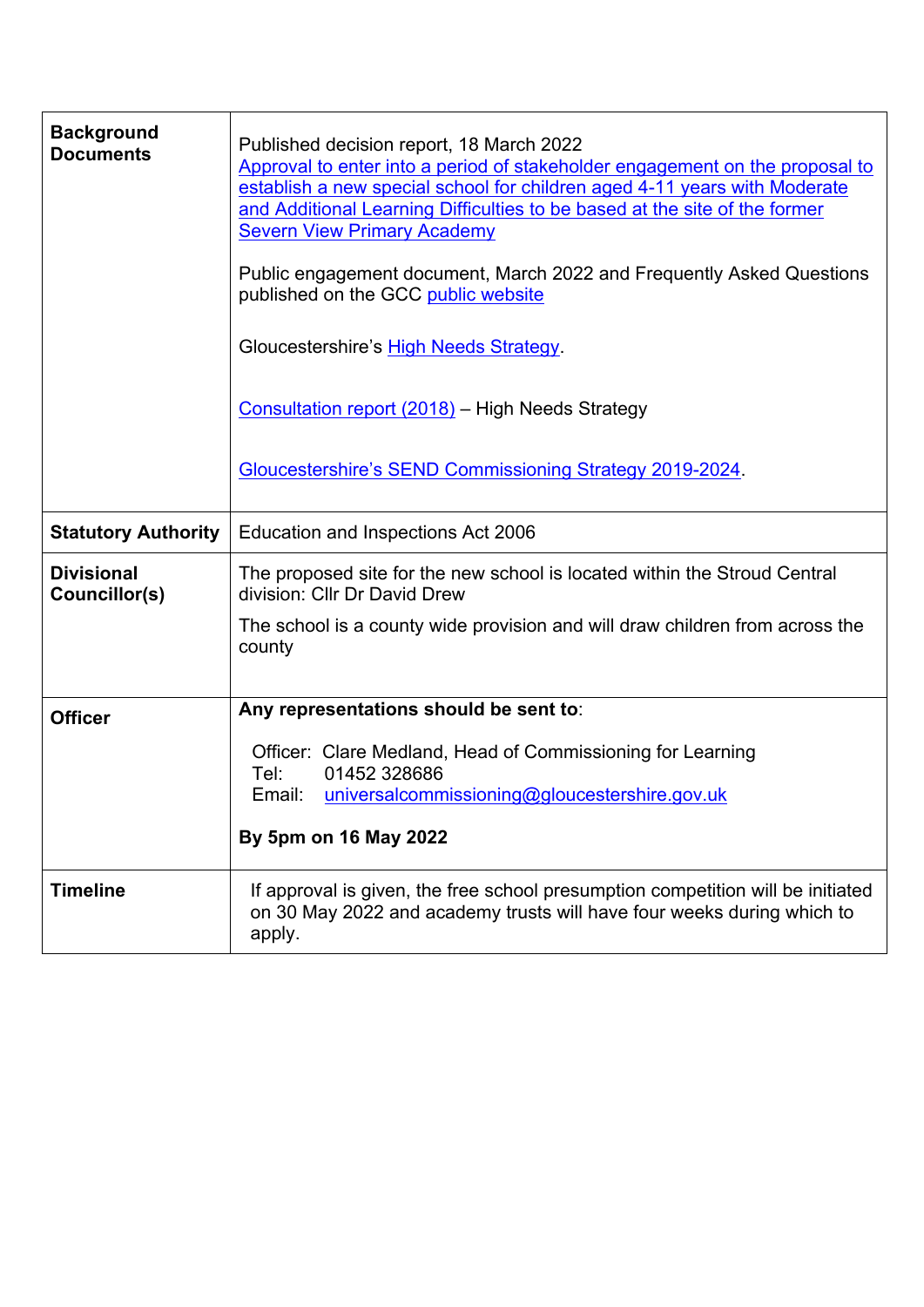## **Background**

- 1.1 Gloucestershire County Council has identified the need to establish a new 60 place special school for primary aged children with Moderate and Additional Learning Difficulties (MALD) to open in the academic year 2023/24. We have identified a suitable council owned site in Stroud which was, until August 2021, occupied by a mainstream primary school (Severn View Primary Academy). This school was closed by the academy trust as a result of falling numbers.
- 1.2 Developing and expanding local specialist provision is a key element of Gloucestershire's High Needs [Strategy.](http://glostext.gloucestershire.gov.uk/documents/s53586/High%20Needs%20Strategy%20for%20SF.pdf) In 2018 Gloucestershire County Council consulted extensively on the development of this strategy and there was strong endorsement for our proposal that, where children have very high levels of need, we should create support packages closer to home rather than rely on schools outside of Gloucestershire. (96% of those that responded agreed). The full report on the consultation and findings can be [viewed](https://www.gloucestershire.gov.uk/media/2085709/consultation-findings-report-nov18.pdf) here.
- 1.3 The need to increase the number of special school places within the county is set out in [Gloucestershire's](https://www.gloucestershire.gov.uk/education-and-learning/special-educational-needs-and-disability-send/send-commissioning-strategy/) SEND Commissioning Strategy 2019-2024. Consultation on this document (with schools, parent carer forums, partner agencies as well as the wider public) took place in 2019. More recent stakeholder engagement confirms the ongoing wide support for creating additional special school places within the county.
- 1.4 The total number of children and young people in Gloucestershire with significant special education needs and disabilities (SEND) who have an Education Health Care Plan (EHCP) has continued to increase. There is a similar picture across the country. In Gloucestershire the number has increased from 3,922 in January 2020 to 4,332 in January 2021 (an increase of 10.5%) to 4,854 in January 2022 (an increase of 12% from January 2021).
- 1.5 Since the SEN reforms came into effect in September 2014 the number of children and young people with an EHCP in Gloucestershire has more than doubled (2,425 children and young people had a statement or an EHCP in January 2015 and there are currently 4,906 children and young people with an EHCP as at 1<sup>st</sup> March 2022.
- 1.6 This proposal would create an additional 60 places for children aged 4-11 years with Moderate and Additional Learning Difficulties (MALD) and is in response to an increasing demand for special school places. The establishment of this additional school (there are currently ten state maintained special schools in Gloucestershire and there will be eleven in September 2022) does not directly impact on, or result in any changes to, the existing schools. Opportunities to further expand existing schools to the extent required are severely limited.
- 1.7 Before seeking Cabinet Member approval to initiate a free school presumption competition, a period of stakeholder engagement was undertaken. This ran for four weeks and concluded on 20 April 2022. The results of this are set out in the 'consultation' section of this report. The feedback provided by those who responded to the engagement exercise indicates that there is a high level of support for the establishment of a new special school of this type and that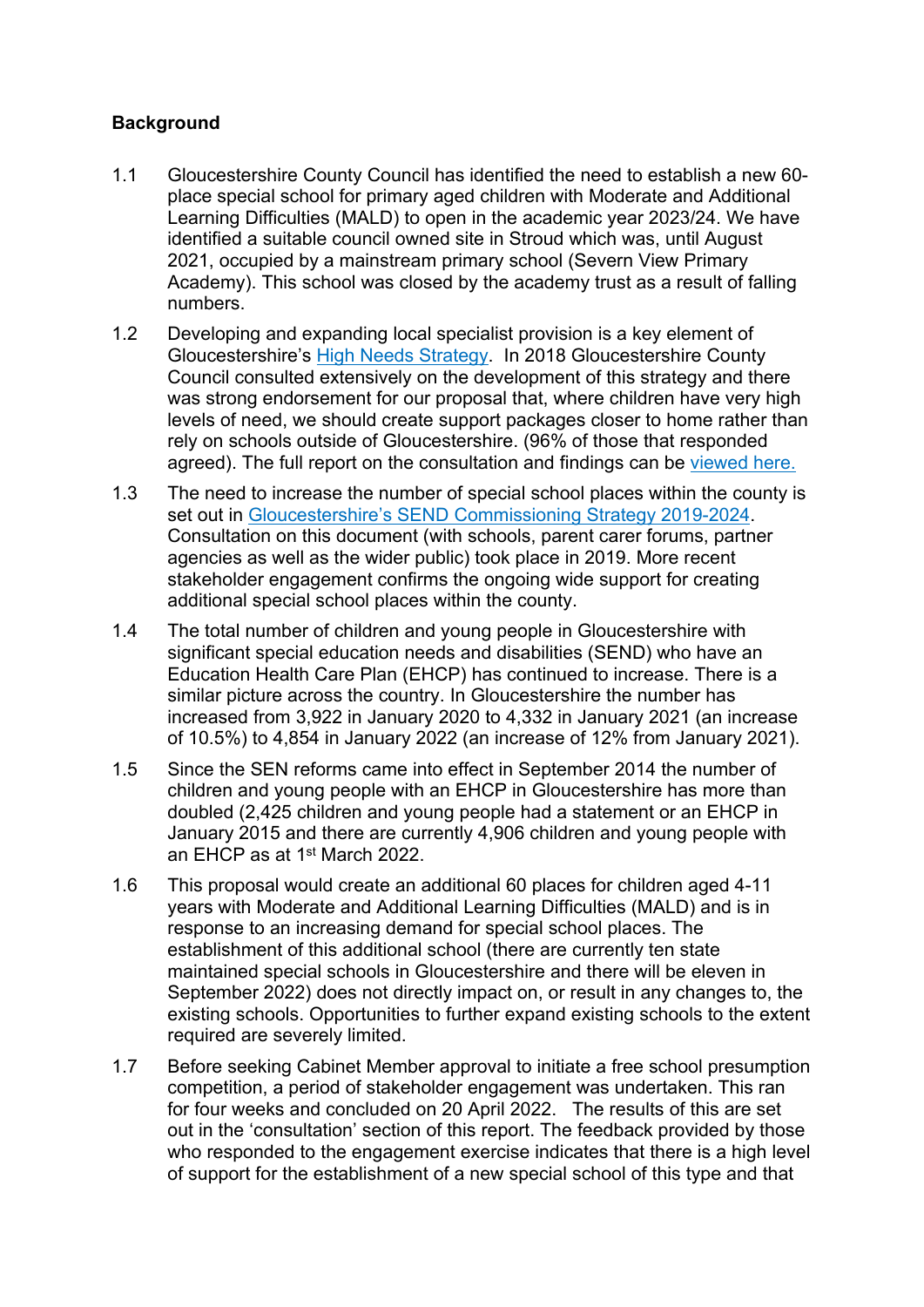the former Severn View Primary Academy represents a good choice of location.

## **Options**

1.1 **Option 1:** Not increasing the number of special school places

The option of not establishing a new special school was rejected on the grounds that without increasing additional special school places within the county, the council is at risk of being unable to fulfil its statutory responsibilities to provide sufficient school places. There is limited scope and potential to further increase capacity at existing special schools. Furthermore, not establishing a new special school will not reduce the need to commission places out of county. The average cost of a placement of this type in the local state maintained special schools is approximately £18,400 (comprised of an average 'top up' cost to GCC of £8,400 per pupil in addition to the standard £10k placement cost provided by ESFA) compared to approximately £45,000 in the independent/non-maintained sector. Given the increasing level of demand and associated costs of independent specialist placements, the commissioning of further additional places from the independent/nonmaintained schools to compensate for a lack of suitable places in state funded special schools is not a viable option.

1.2 **Option 2:** increasing the number of special school places outside of the free school presumption competition route

There is a government policy presumption in favour of new schools being established as free schools (academies). Under Section 6A of the Education and Inspections Act 2006 (the 'free school presumption') where a local authority identifies the need to establish a new school it must, in the first instance, seek proposals to establish an academy. The option of working with one of the existing special schools to establish a satellite base was considered by officers but discounted as doing so risks overlooking the potential benefits that opening this opportunity to the wider market might bring to the educational landscape within the county. Furthermore, this is the route recommended by the RSC given the scale of the number of additional places required. Expansions are envisaged to create only one or two additional classes. Therefore, this option is not preferred by officers.

1.3 **Option 3:** initiate a free school presumption competition to identify a suitable academy trust to establish and operate a new school of this type to open in September 2023 to meet the projected demand for special school places and enable the council to meet its statutory responsibilities. This is the recommended option put forward by officers for the reasons set out above.

### **Risks**

3.1 **Risk:** That there is insufficient interest on the part of academy trusts**,** very few trusts apply or it is not possible to appoint a suitable trust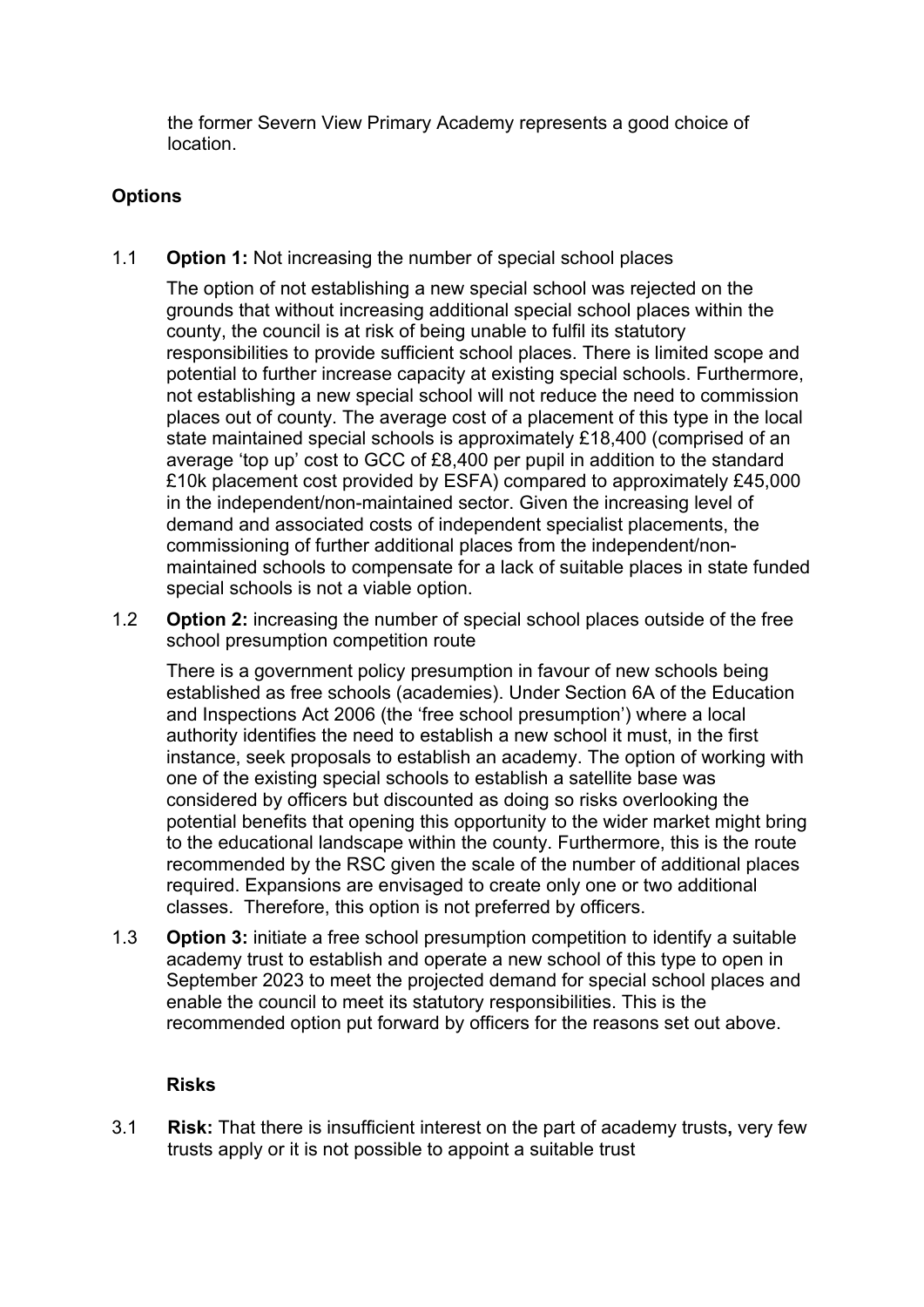- 3.2 **Mitigation:** the competition will be widely advertised, nationally, through established routes and processes that are widely accessed by academy trusts across the country. In addition, we plan to liaise closely with the Regional Schools Commissioner to ensure that this opportunity is widely advertised and known to a range of providers.
- 3.3 **Mitigation:** We will undertake some 'market warming' activity ahead of the launch which provides an opportunity for trusts to contact the LA ahead of formal launch and the competition. This provides an opportunity to understand any aspects of the proposal that may deter trusts from applying and for officers to consider any facets that need revising, for example: the proposed build-up rate for pupil intake or contingency planning aspects.
- 3.4 **Mitigation:** in the unlikely event of being unable to appoint a trust there is the potential to develop option two (above) and collaborate with an existing provider over the establishment of a satellite base for one of the existing and successful special schools or academies in the county. However, it is considered very unlikely that we will be unable to attract a suitable trust given the last time we launched a free school presumption route competition to establish a new special school, in 2019, we received six applications and shortlisted four strong candidates for interview. We anticipate a good level of interest on the part of established and experienced academy trusts.

## **Financial implications**

- 4.1 There are no immediate resource implications arising from the decision to initiate a free school presumption competition. The costs associated with running a free school presumption competition, and any subsequent implementation of the proposal, will be met from within existing resources.
- 4.2 Longer-term the proposal will make better and more efficient use of High Needs Funding as we see a decrease in the number of costly out of area and independent school placements. On-going revenue costs, along with a one off lump sum of £50,000 for start-up costs, and underwriting of placement costs to allow for diseconomies of scale as the school builds up to capacity during the first two years will be met from the High Needs Block of the Dedicated Schools Grant (DSG).
- 4.3 Feasibility work is ongoing to fully confirm the capital expenditure required to undertake the necessary adaptations. However, initial estimates indicate that the costs of these adaptations will be in the region of £0.650m.
- 4.4 It is intended to use the High Needs Provision Capital Grant fund received in 2021/22 to adapt the identified site and a Children and Families Capital Programme update will be presented to Cabinet later in the year to confirm and approve the level of capital expenditure.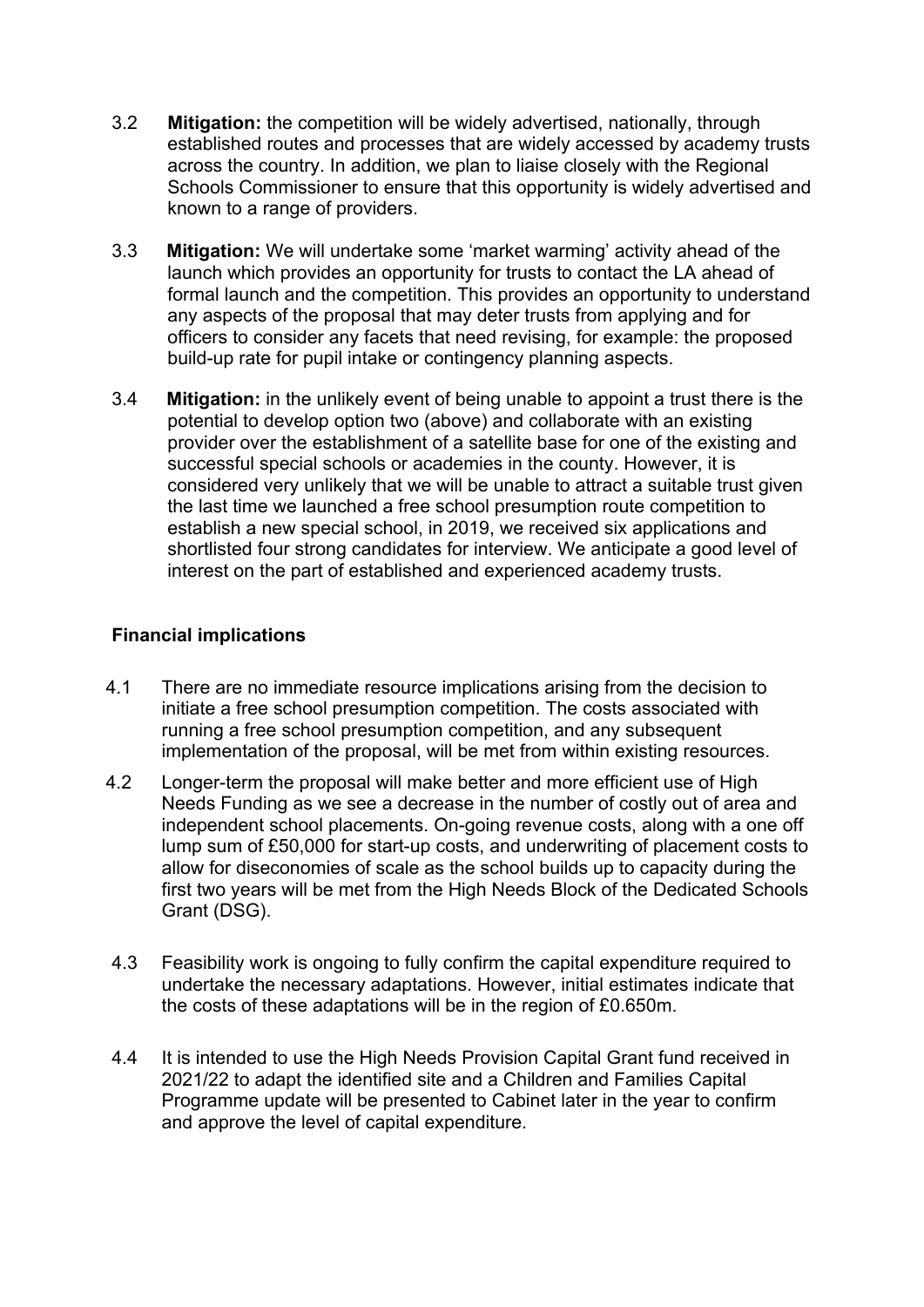4.5 It is proposed that any adaptations required to the building to meet the needs of this particular group of children will be delivered using the Council's approved Major Works framework.

### **Climate change implications**

5.1 The existing building contains significant amounts of embedded carbon. By making use of an existing asset, rather than constructing a new asset, the proposal is making use of this embedded carbon and avoiding the need for a new construction, which would be likely to have require some GHG generating materials (e.g. concrete). The procurement arrangements used when appointing the contractor to undertake the adaptations will be undertaken in line with the council's approved social value policy.

## **Equality implications**

- 6.1 An Equalities Impact Assessment has been completed. The Cabinet Member should read and consider the Equalities Impact Assessment in order to satisfy themselves, as decision makers, that due regard has been given.
- 6.2 We have considered the potential or actual impact of initiating the free school presumption competition and the establishment of this new school on individuals with protected characteristics and initial work, along with the data obtained during the stakeholder engagement period, has indicated that that there will be no negative impact on staff or service users with protected characteristics. The anticipated impact on the range and type of SEN provision available in the county as a result will have a positive impact for children and young people with SEN and disabilities.
- 6.3 All key stakeholders had the opportunity to be involved in the early engagement activity and no group with a particular protected characteristic was disadvantaged from providing a comment. Particular care will continue to be given to ensure the views of those from hard to reach communities are sought.

### **Data Protection Impact Assessment (DPIA) implications**

7.1 Having completed a Data Protection Impact Assessment (DPIA) checklist it is judged that a DPIA is not required for this decision.

### **Social value implications**

8.1 Initiating a free school presumption competition to establish the new school will not result in the loss or reduction of services to the community. An important element of the specification available to prospective academy trusts at the tender stage is that the building and grounds should be made available for community use once the school is open.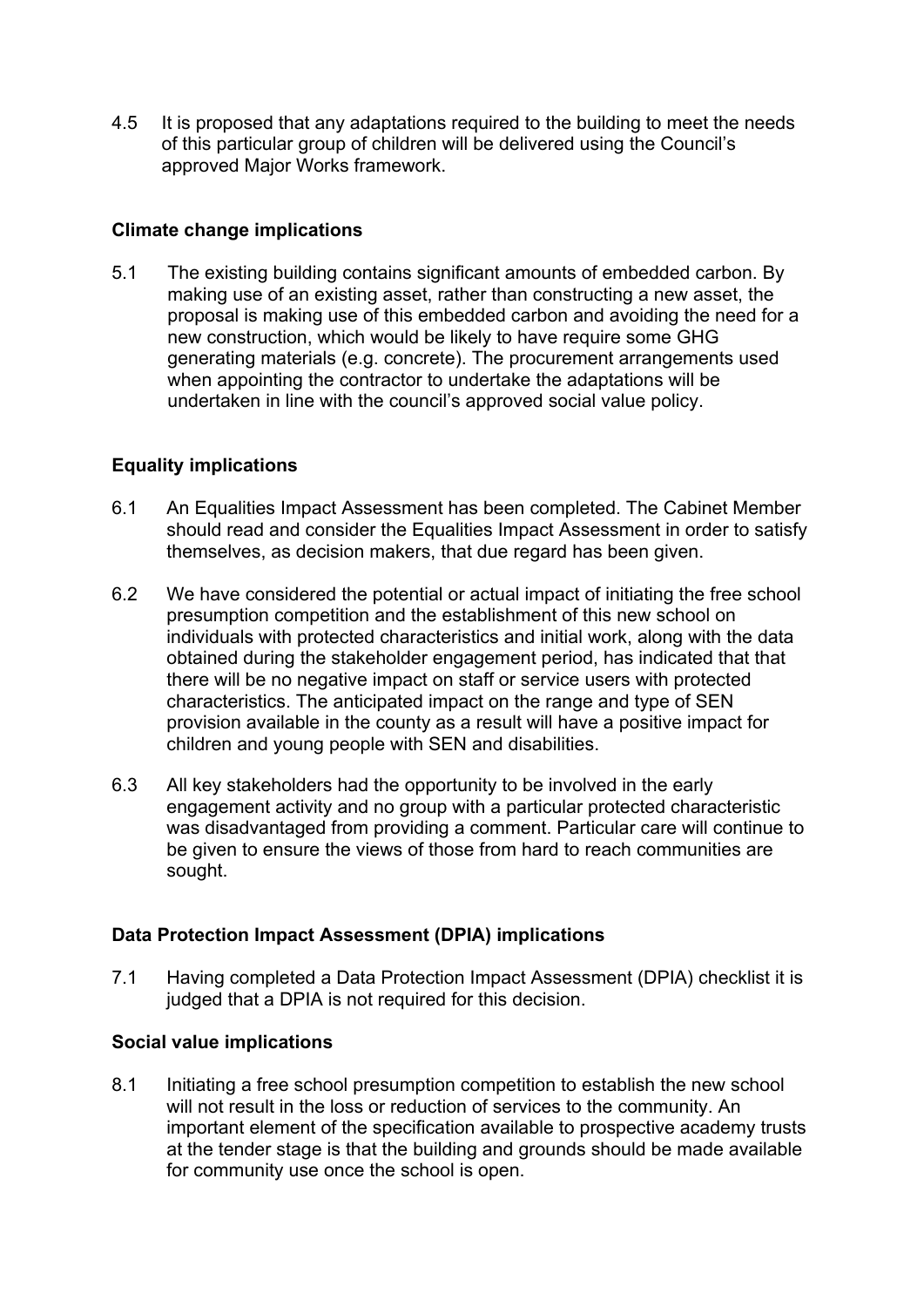8.2 The procurement arrangements used when appointing the contractor to undertake the adaptations will be undertaken in line with the council's approved social value policy.

### **Consultation feedback**

- 9.1 Before seeking Cabinet Member approval to initiate the free school presumption competition to identify a trust to run the new school a period of stakeholder engagement was undertaken. This ran for four weeks and concluded at noon on 20 April 2022.
- 9.2 Two informal drop-in events were held for members of the public to meet council officers to ask questions about the proposals (12<sup>th</sup> April 2022 and 13<sup>th</sup> April 2022). The first was held during the day and the second in the evening to make it possible for as many people as possible to attend.
- 9.3 Nine people attended the drop in event on  $12<sup>th</sup>$  April including the GCC divisional councillor and two councillors from Stroud Town Council. Five people attended the event on 13th April which included one elected representative from Stroud Town Council.
- 9.4 Briefing sessions were held with the two community groups that use the buildings on the wider site and briefing meetings offered to elected representatives from the District and Town Councils.
- 9.5 The engagement period provided an opportunity for key stakeholders to comment on the proposal that has been developed and to offer an opinion on other options that could be considered and was extended to:
	- Headteachers of Gloucestershire Schools;
	- The Gloucestershire Parent Carer Forum;
	- Relevant GCC divisional councillors and ward councillors at the district and town councils;
	- People living locally to the proposed site of the new school;
	- Members of the wider public.
- 9.6 A detailed engagement document was produced and made available to the stakeholders listed above along with a questionnaire. Respondents were able to give their views in a number of different ways, including via an online survey as well as a FREEPOST address and a direct dial phone number to a named officer.
- 9.7 In total 354 people viewed the engagement document on the website during the four-week engagement period and 193 people chose, after reading the information, to respond to the survey (some did not respond to each question), and these are broken down as follows: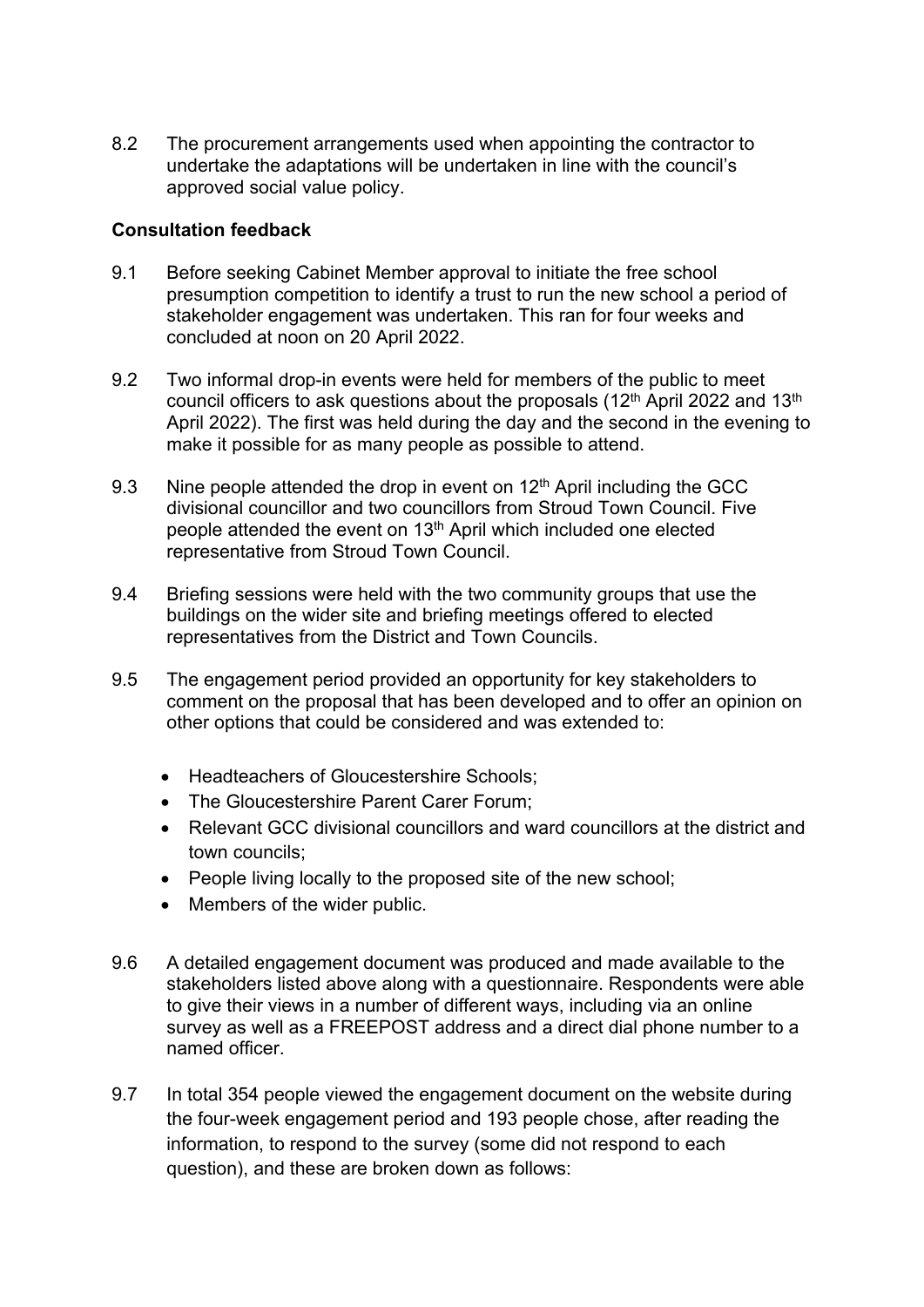| <b>Type of response</b>                                      | <b>Number</b> |
|--------------------------------------------------------------|---------------|
| Parent/carers of a child                                     | 95            |
| Headteacher of a Gloucestershire school                      | 3             |
| Member of the public                                         | 62            |
| Resident of GL5 postcode                                     | 51            |
| Elected representative                                       | 3             |
| Other                                                        | 33            |
| Total NB (some respondents may have identified themselves in | 247           |
| one or more groups)                                          |               |

9.8 The majority of respondents (182) chose to use the online survey facility, whilst a smaller number (11) completed the questionnaire provided at the end of the engagement document and e-mailed or posted this through to the address provided.

## **Analysis of results:**

- 10.1 The feedback provided by those who responded to the engagement exercise indicates that there is a very high-level support for the establishment of a new school of this type and in this location.
	- 98.5% of respondents (190 people) either 'agreed or 'strongly agreed' that we should establish a new school. 1% of respondents (2 people) neither 'agreed' nor 'disagreed' that we should establish a new school.
	- 0.5% of respondents (1 person) 'disagreed' or 'strongly disagreed' that we should establish a new school.
	- 96.4% of respondents (186 people) 'agreed' or 'strongly agreed' that this represents a good use of the proposed site.
	- 1% of respondents (2 people) neither 'agreed' nor 'disagreed' that this represents a good use of the proposed site.
	- 2.6% of respondents (5 people) 'disagreed' or 'strongly disagreed' that this represents a good use of the proposed site.

*NB. The data above includes the responses from those who chose to respond via methods other than by using the online portal.*

The survey allowed for more 'free text' responses to be given. The following themes emerged:

- Wide support for increasing the number of special school places where they are needed;
- A number of respondents considered that this should be the first of a number of proposals to increase the number of special school places across the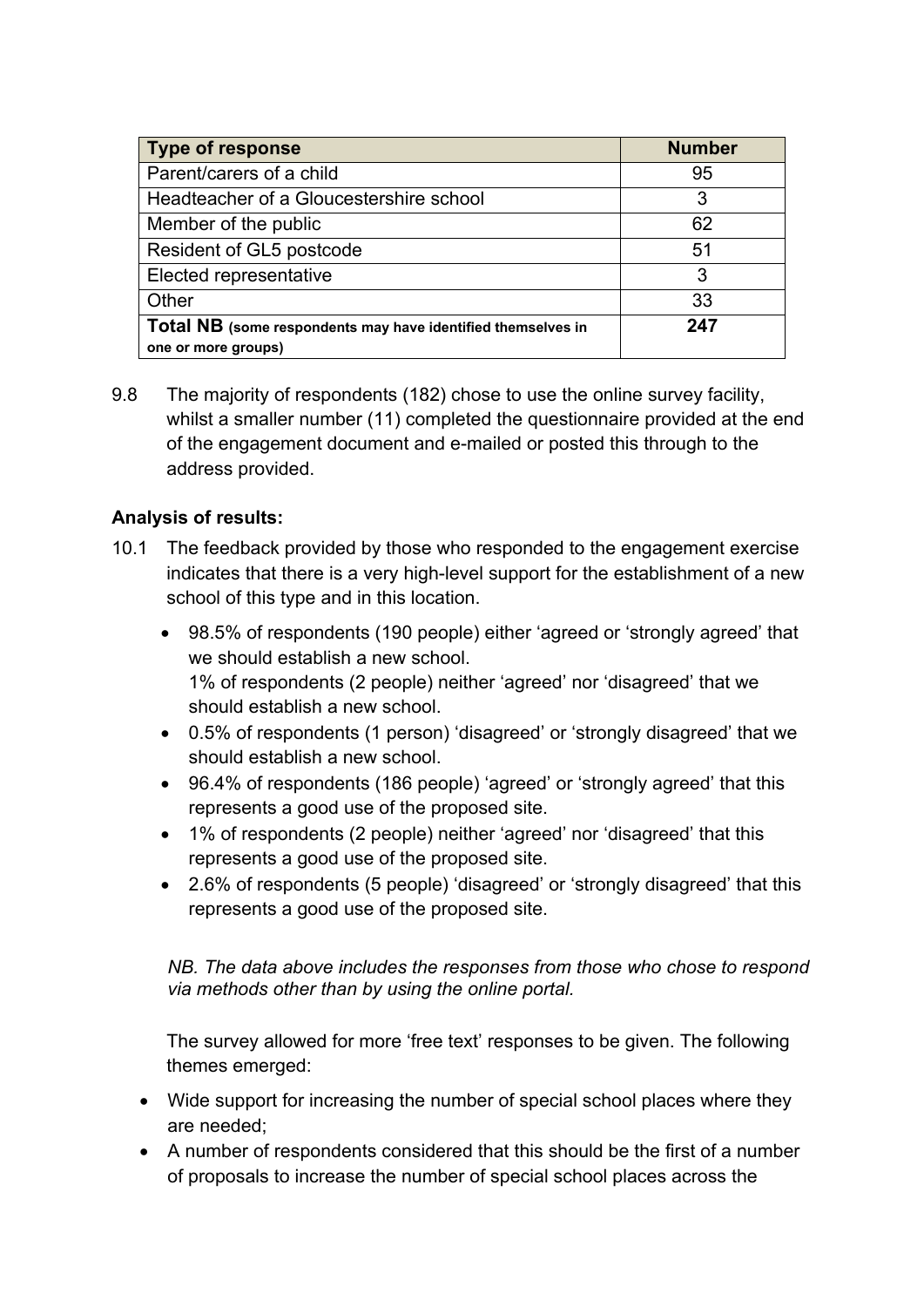county. There was disappointment that this proposal creates only an additional 60 paces, but it is viewed as a welcome start;

- A view amongst some respondents that there are other parts of the county in which there is a sparsity of SEN provision and further special school places should be created in the Forest of Dean and the North Cotswolds;
- Any future proposals to increase the number of special school places should focus on provision for higher functioning children and young people with autism and those who do not have a learning difficulties profile;
- Further places should be created for secondary aged children and young people. There was disappointment that this proposal creates only primary aged special school places;
- Concern amongst some in the local community that the new school will be an academy rather than a LA maintained school, linked to the community's experience with the academy trust that ran Severn View Primary Academy;
- The importance of the school and its pupils being part of the community and of the school facilities and grounds being made available for community use outside of school hours;
- Wide agreement that this proposal makes good use of an existing building and financial sense.
- 10.2 If approval is given to initiate a free school presumption competition the academy trust that is appointed is under a duty to hold a consultation exercise, under Section 10 of the Academies Act 2010, to determine whether the Secretary of State should enter into a funding agreement with the trust. This further consultation will allow parents of children in Gloucestershire, prospective pupils, staff and governors from local schools, local authorities, councillors, local residents and any other interested parties to learn more about the trust's plans for the school and share their views. In the event of planning approval being required for any of the planned adaptations required to the building to meet the needs of this particular group of children, further engagement and consultation will be undertaken on those specific aspects.

## **Officer recommendations**

- 11.1 In light of the high level of support on the part of key stakeholders in favour of establishing new special school at the proposed site, officers recommend that option 3 be approved and that a free school presumption competition is launched to identify a suitable academy trust to establish and operate a new 60 place special school for children with Moderate and Additional Learning Difficulties from the former Severn View Primary Academy school building in Stroud.
- 11.2 That the cabinet member with responsibility for Economy, Education and Skills delegates authority to the Executive Director of Children's Services to make a recommendation to the Secretary of State as to the academy trust to be appointed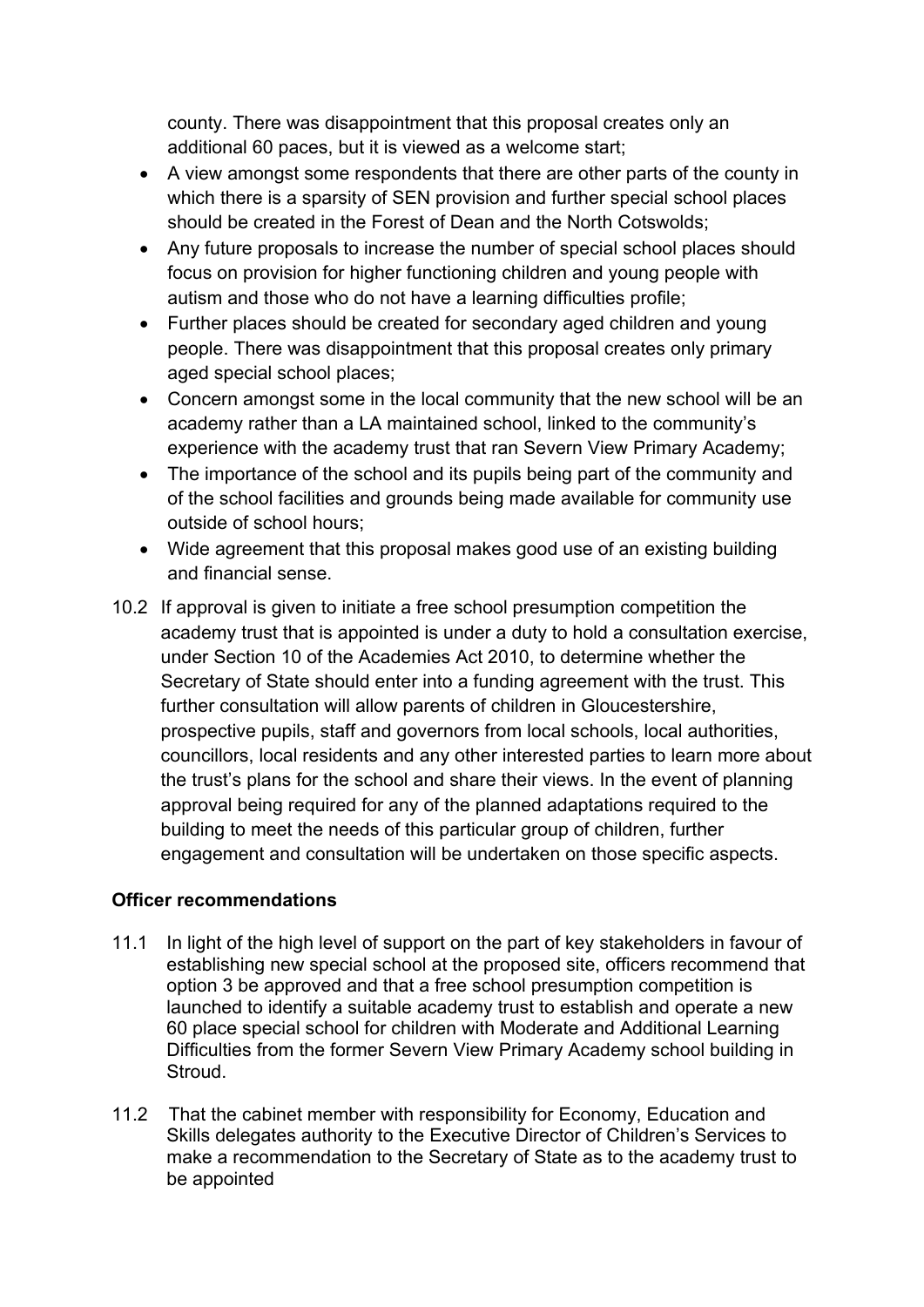- 11.3 That the cabinet member with responsibility for Economy, Education and Skills delegates authority to the Assistant Director of Asset Management and Property Services to award, from the council's approved contractor framework, a contract for the capital improvement works required.
- 11.4 Not progressing with this option will significantly risk the council's ability to fulfil its statutory responsibility to provide suitable special school places, closer to home. for children who need them. We will need to continue to place children out of the area and in non-maintained independent special schools which often come at high cost.
- 11.5 The opportunity to utilise the former Severn View Primary Academy site to meet the increasing demand for special school places has arisen sooner than had been expected now it is confirmed that temporary accommodation is not required for Brook Academy. The purpose of seeking to include all these elements of approval in to one Individual Cabinet Member decision is to allow officers to progress the matter sooner than would otherwise be the case if taken to the June 2022 Cabinet meeting. Individual Cabinet Member approval at this earlier stage provides the opportunity for a Trust to be appointed as early as September 2022 and for pre-opening activities to start in good time for September 2023.

### **Performance Management/Follow-up**

12.1 This project will be managed and kept under review by the Head of Commissioning for Learning.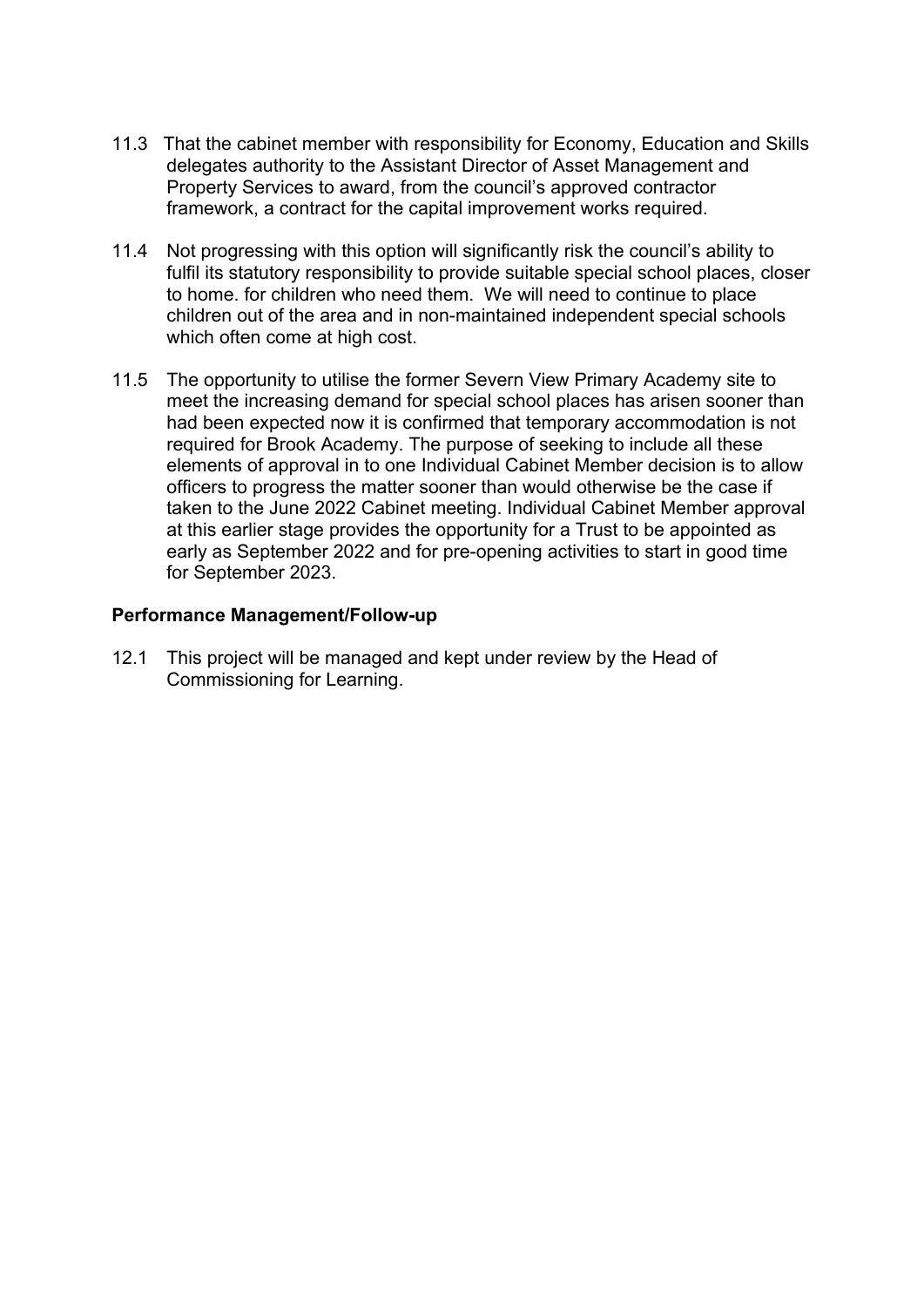## **Equality Impact Assessment (EIA)**

This document demonstrates how the council is meeting its duties under the Equality Act 2010, by giving due regard to the requirement to: eliminate discrimination; advance equality of opportunity; and promote good relations.

## **1. Background**

| <b>Directorate</b>                                                                    | <b>Children's Services</b>                                                                                                                                                                                                                                                                                                             |
|---------------------------------------------------------------------------------------|----------------------------------------------------------------------------------------------------------------------------------------------------------------------------------------------------------------------------------------------------------------------------------------------------------------------------------------|
| Service area                                                                          | Education                                                                                                                                                                                                                                                                                                                              |
| Title of the activity being<br>assessed i.e. the strategy, plan,<br>policy or service | The establishment of a new 60 place special<br>school for children aged 4-11 years with Moderate<br>and Additional Learning Difficulties, opening in<br>September 2023 from the former Severn View<br>Primary Academy site.                                                                                                            |
| Brief outline of the proposal(s)                                                      | An analysis of demand for special school places<br>indicates the need to create further school places<br>of this type in time for September 2023.<br>Creating greater capacity within the county will<br>reduce the need to make placements out of area                                                                                |
|                                                                                       | and in the independent and non-maintained<br>sector, which are often at considerable cost.                                                                                                                                                                                                                                             |
|                                                                                       | Recent stakeholder engagement shows that there<br>continues to be support for further developing<br>local provision as an alternative to making<br>placements out of area and in the independent<br>non-maintained sector and, specifically, strong<br>support for establishing a new special school of<br>this type in this location. |
|                                                                                       | Under Section 6A of the Education and<br>Inspections Act 2006 (the 'free school<br>presumption') where a local authority identifies the<br>need to establish a new school it must, in the first<br>instance, seek proposals to establish an academy.                                                                                   |
| Who is affected by the<br>proposals?                                                  | Service users<br>Workforce<br>X                                                                                                                                                                                                                                                                                                        |
|                                                                                       | Other, please specify: residents close to the<br>proposed site in Stroud                                                                                                                                                                                                                                                               |
| Decision to be taken and                                                              | That the Cabinet Member for Cabinet Member for                                                                                                                                                                                                                                                                                         |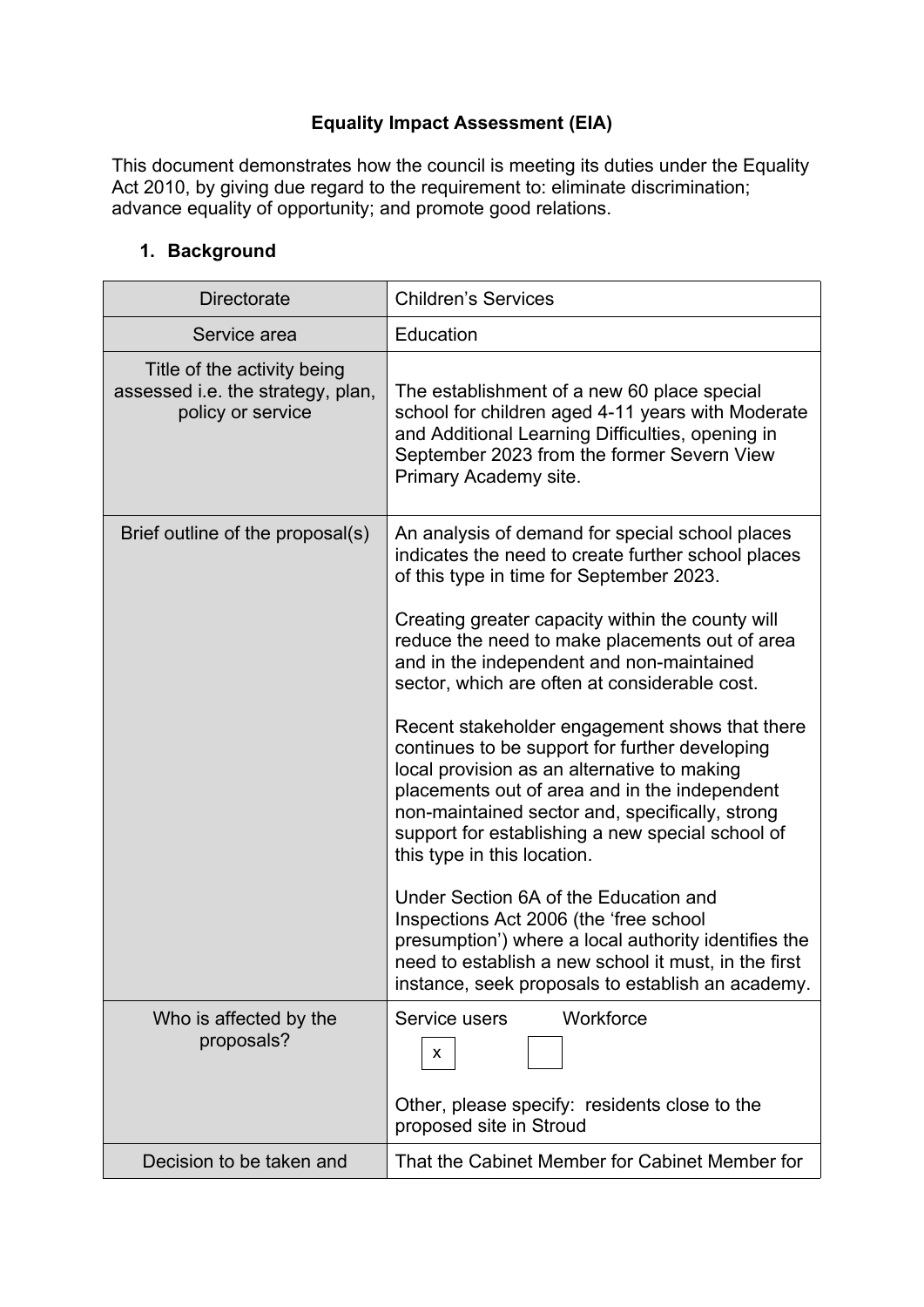| decision maker                                          | Economy, Education and Skills:                                                                                                                                                                                                                                                                                                                                                                                                                                                             |
|---------------------------------------------------------|--------------------------------------------------------------------------------------------------------------------------------------------------------------------------------------------------------------------------------------------------------------------------------------------------------------------------------------------------------------------------------------------------------------------------------------------------------------------------------------------|
|                                                         | approves the establishment of a new 60<br>1.<br>place special school for children aged 4-11 years<br>with Moderate and Additional Learning Difficulties,<br>to open in September 2023, and delegates<br>authority to the Executive Director of Children's<br>Services, in consultation with the Cabinet Member<br>for Economy, Education and Skills to:                                                                                                                                    |
|                                                         | (i). conduct a free school presumption competition<br>process in accordance with Section 6A of the<br>Education and Inspections Act 2006 and the<br>Department for Education's "The free school"<br>presumption" Departmental advice for local<br>authorities and new school proposers in order to<br>identify a suitable Academy Trust to sponsor such<br>school.                                                                                                                         |
|                                                         | (ii). recommend to the Secretary of State for<br>Education following the conclusion of such<br>competition process, the Council's findings from<br>its assessment of such prospective sponsors in<br>order to enable him/her to decide upon the most<br>suitable Academy Trust proposer to take forward<br>the new school.                                                                                                                                                                 |
|                                                         | delegates authority to the Assistant Director<br>2.<br>of Asset Management and Property Services in<br>consultation with the Cabinet Member for<br>Economy, Education and Skills to conduct a<br>procurement process in accordance with rules of a<br>public sector designed and managed framework<br>agreement known as the "GCC procurement<br>framework" for the purpose of awarding a contract<br>for capital improvement works required at former<br>Severn View Primary Academy site |
|                                                         | Decision maker: Cabinet member with<br>responsibility for Economy, Education and Skills                                                                                                                                                                                                                                                                                                                                                                                                    |
| Person(s) responsible for<br>completing this assessment | Nathan Roe<br><b>Education Planning Manager, Gloucestershire</b><br><b>County Council</b>                                                                                                                                                                                                                                                                                                                                                                                                  |
| Date of this assessment                                 | 25 April 2022                                                                                                                                                                                                                                                                                                                                                                                                                                                                              |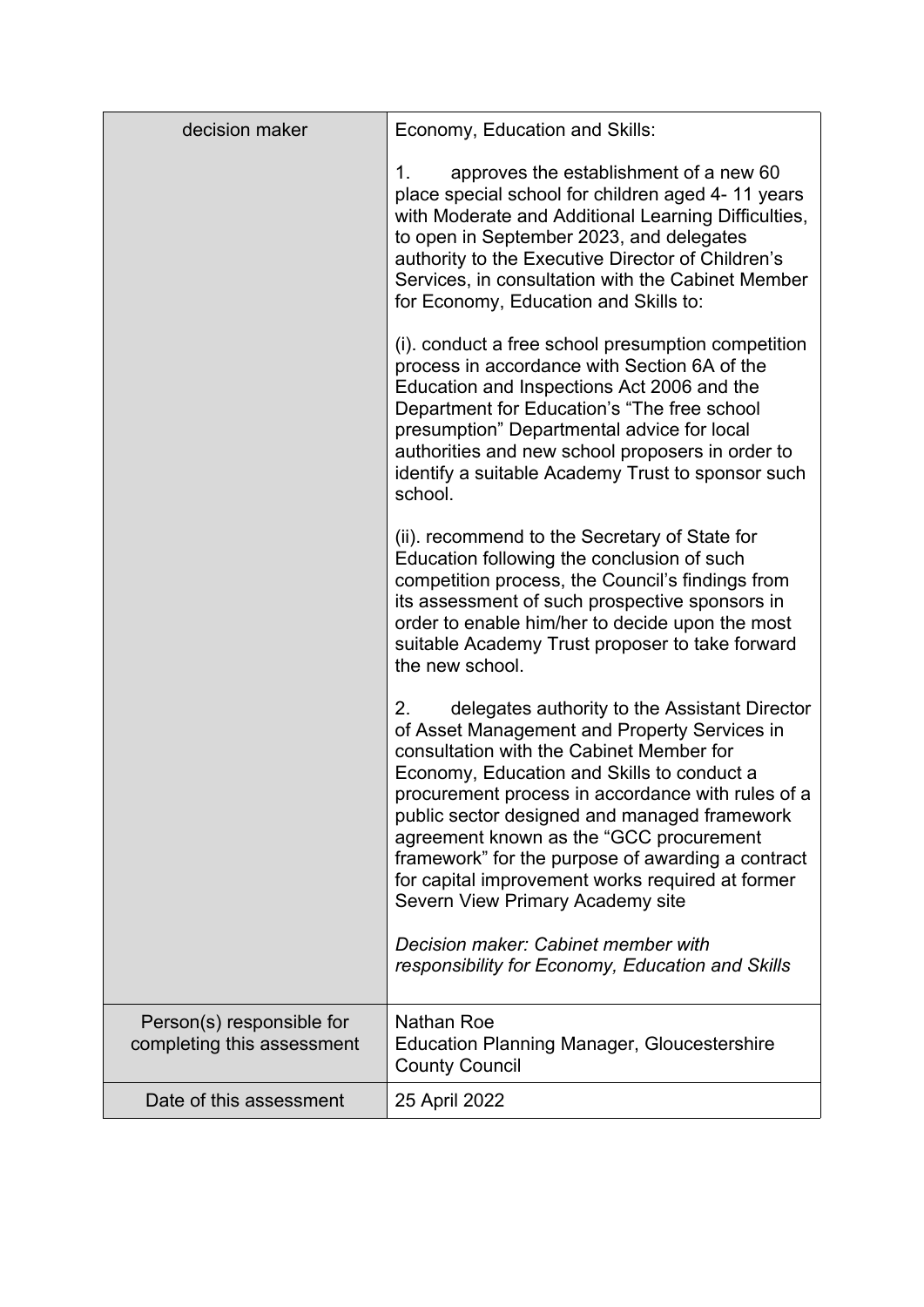# **2. Information Gathering**

Briefly outline your approach to consultation and engagement, together with details of any other information and data sources you have utilised:

| Research, Consultation and Engagement |                                                                                                                                                                                                                                                                                                                                                                                                                                                                                                           |  |
|---------------------------------------|-----------------------------------------------------------------------------------------------------------------------------------------------------------------------------------------------------------------------------------------------------------------------------------------------------------------------------------------------------------------------------------------------------------------------------------------------------------------------------------------------------------|--|
| Service users                         | A four-week engagement period closed on 20 April 2022 and                                                                                                                                                                                                                                                                                                                                                                                                                                                 |  |
| Workforce                             | provided key stakeholders with an opportunity to express a view on<br>the proposal. The feedback from this exercise will inform the                                                                                                                                                                                                                                                                                                                                                                       |  |
| Partners                              | decision to be made by the Cabinet Member on whether to initiate<br>the free school presumption competition. The Gloucestershire                                                                                                                                                                                                                                                                                                                                                                          |  |
| Other                                 | Parent Carer Forum, elected members, the head teachers of<br>Gloucestershire schools and members of the public were all invited<br>to participate in the engagement activity. A range of methods of<br>engaging were offered including a phone number to ring, a free<br>post address and an online survey. There were also face to face<br>drop in events (one held during the day one in the evening).<br>Information extracted from the Capita database has been used to<br>research pupil level data. |  |

## 3. **Equality Assessment**

| <b>Protected Characteristic</b> | <b>Service Users</b>                                                                                                                                                                                                                                                                                                                                                                                                                                                                                                                                                                                                                                                         | Workforce |
|---------------------------------|------------------------------------------------------------------------------------------------------------------------------------------------------------------------------------------------------------------------------------------------------------------------------------------------------------------------------------------------------------------------------------------------------------------------------------------------------------------------------------------------------------------------------------------------------------------------------------------------------------------------------------------------------------------------------|-----------|
| Age                             | There is no identified significant negative impact. An<br>analysis of the trends and levels of demand show<br>that it is the age range 4-11 yrs where there is a<br>shortage of provision for children and young people<br>with MALD needs. The provision of a new school will<br>afford a significant opportunity to deliver bespoke<br>enhanced support to meet the needs of all pupils<br>across the 4-11 age range. We will be expecting the<br>school to have clear policies and practices in place<br>that actively seek to avoid discrimination against<br>pupils and staff on the basis of age (expect where<br>pupils fall outside of the age range of the school). |           |
| <b>Disability</b>               | There is no identified significant impact. The impact<br>is positive in that the new school will increase the<br>number of school places available, closer to home,<br>for children with special educational needs and<br>disabilities (SEND). In the specification for the new<br>school, which prospective academy trusts will use to                                                                                                                                                                                                                                                                                                                                      |           |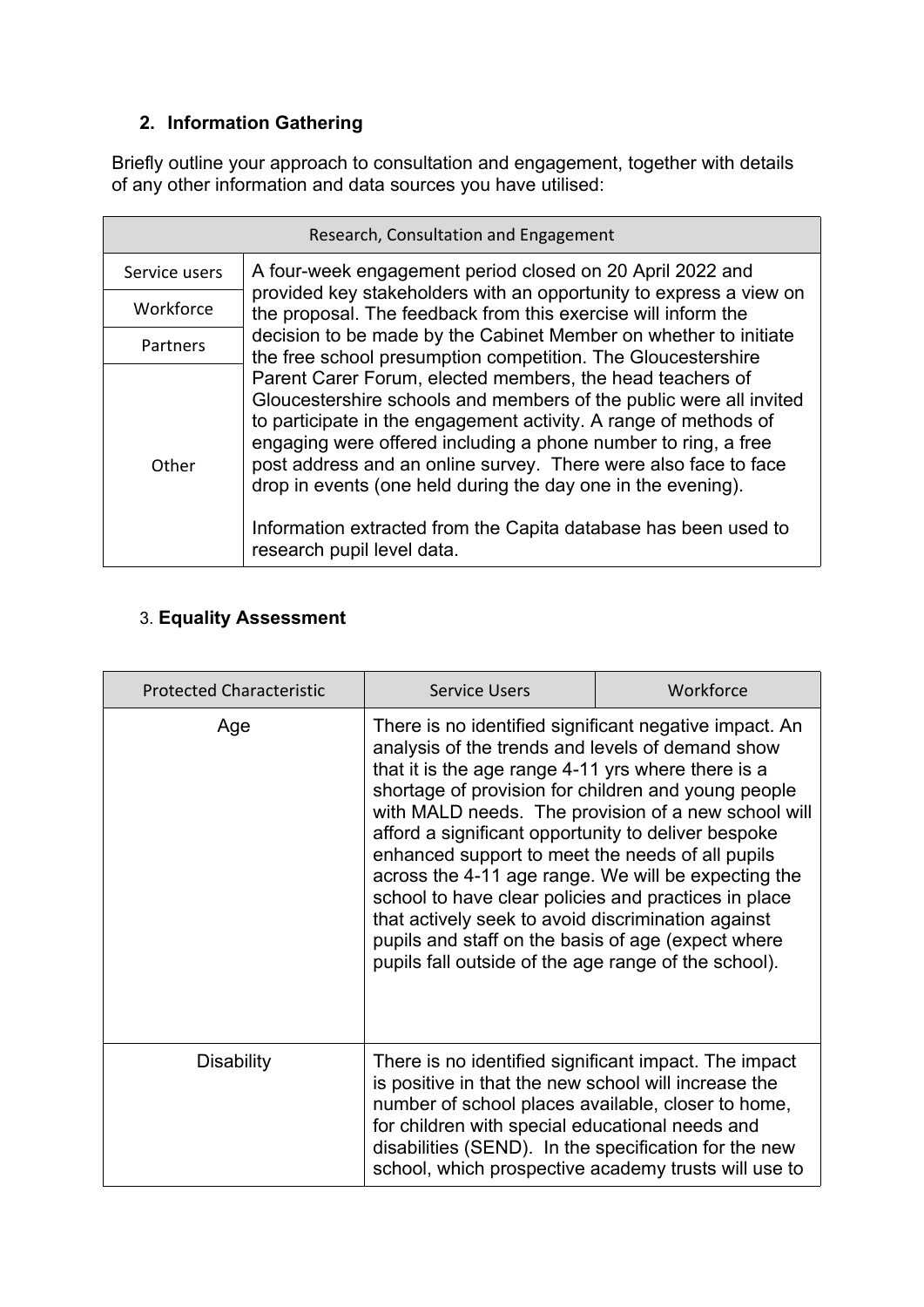|                              | structure their applications, we have prompted the<br>applicants to explain how they will meet additional<br>needs (beyond MLD) that may fall within the<br>definition of a disability such as a physical<br>impairment. In planning the adaptations to the<br>existing school building, due consideration will be<br>given to the needs of users with a disability (ies).                                                                                       |
|------------------------------|------------------------------------------------------------------------------------------------------------------------------------------------------------------------------------------------------------------------------------------------------------------------------------------------------------------------------------------------------------------------------------------------------------------------------------------------------------------|
| <b>Sex</b>                   | There is no identified significant negative impact. We<br>will be expecting the school to have clear policies<br>and practices in place that actively seek to avoid<br>discrimination against pupils and staff on the basis of<br>sex. The school is open to both boys and girls.                                                                                                                                                                                |
| Race                         | There is no identified significant negative impact. No<br>particular ethnic or cultural group is over-represented<br>in the numbers of services users for this type of<br>provision nor are there any identified restrictions in<br>terms of them being able to access such. We will be<br>expecting the school to have clear policies and<br>practices in place that actively seek to avoid<br>discrimination against pupils and staff on the basis of<br>race. |
| Gender reassignment          | There is no identified significant impact. In the<br>specification for the new school, which prospective<br>academy trusts will use to structure their<br>applications, we have prompted the applicants to<br>explain how they will meet additional of learners who<br>identify as having non-binary gender identity                                                                                                                                             |
| Marriage & civil partnership | There is no identified significant impact. We will be<br>expecting the school to have clear policies and<br>practices in place that actively seek to avoid<br>discrimination against staff on the basis of marriage<br>and civil partnership.                                                                                                                                                                                                                    |
| Pregnancy & maternity        | There is no identified significant impact. We will be<br>expecting the school to have clear policies and<br>practices in place that actively seek to avoid<br>discrimination against staff on the basis of pregnancy<br>and maternity.                                                                                                                                                                                                                           |
| Religion and/or belief       | There is no identified significant impact. As part of<br>their funding agreement with the ESFA the academy<br>will be expected to promote modern British values<br>which includes mutual respect for and tolerance of<br>those with different faiths and beliefs and for those<br>without faith.                                                                                                                                                                 |
| Sexual orientation           | There is no identified significant impact. We will be                                                                                                                                                                                                                                                                                                                                                                                                            |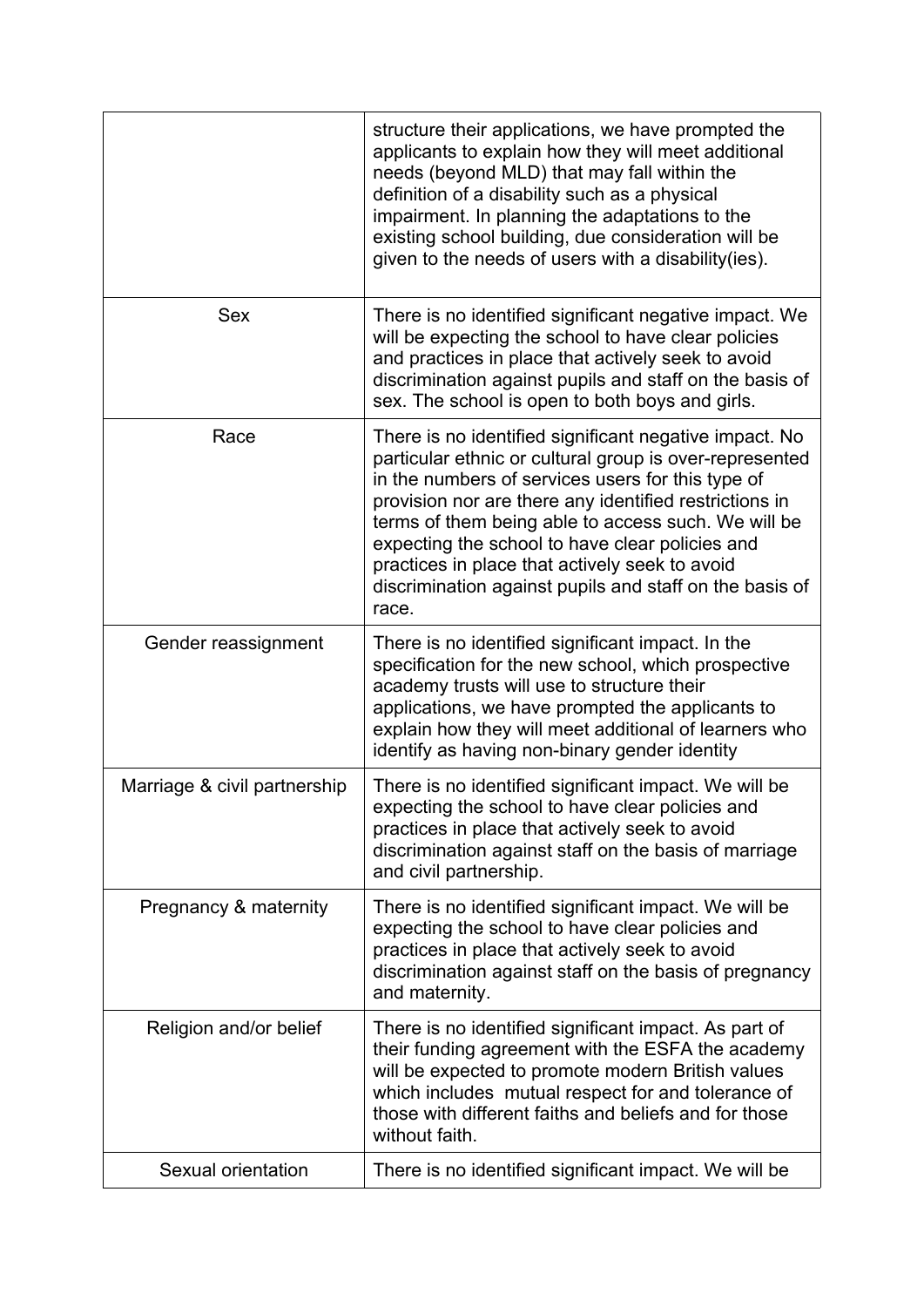| expecting the school to have clear policies and<br>practices in place that actively seek to avoid |
|---------------------------------------------------------------------------------------------------|
| discrimination against pupils and staff on the basis of<br>sexual orientation.                    |

### **4. Completed Actions**

Set out how the proposed activity has already been amended following the equality assessment, to maximise the positive impact or minimise the negative impact:

| Change | Reason for Change |
|--------|-------------------|
| None   | <b>NA</b>         |

### **5. Planned Actions**

Set out improvements that will be undertaken, following the equality assessment, to further maximise the positive impact or minimise the negative impact:

| Potential impact<br>(positive or<br>negative) | Action | By when | Owner |
|-----------------------------------------------|--------|---------|-------|
|                                               | None   |         |       |

## **6. Monitoring and review**

The following processes/actions will be put in place to keep this 'activity' under review:

Results of the stakeholder engagement will be considered by the Cabinet Member for Education, Economy and Skills when the decisions are made on this proposal.

This EIA will be updated at each stage of the process.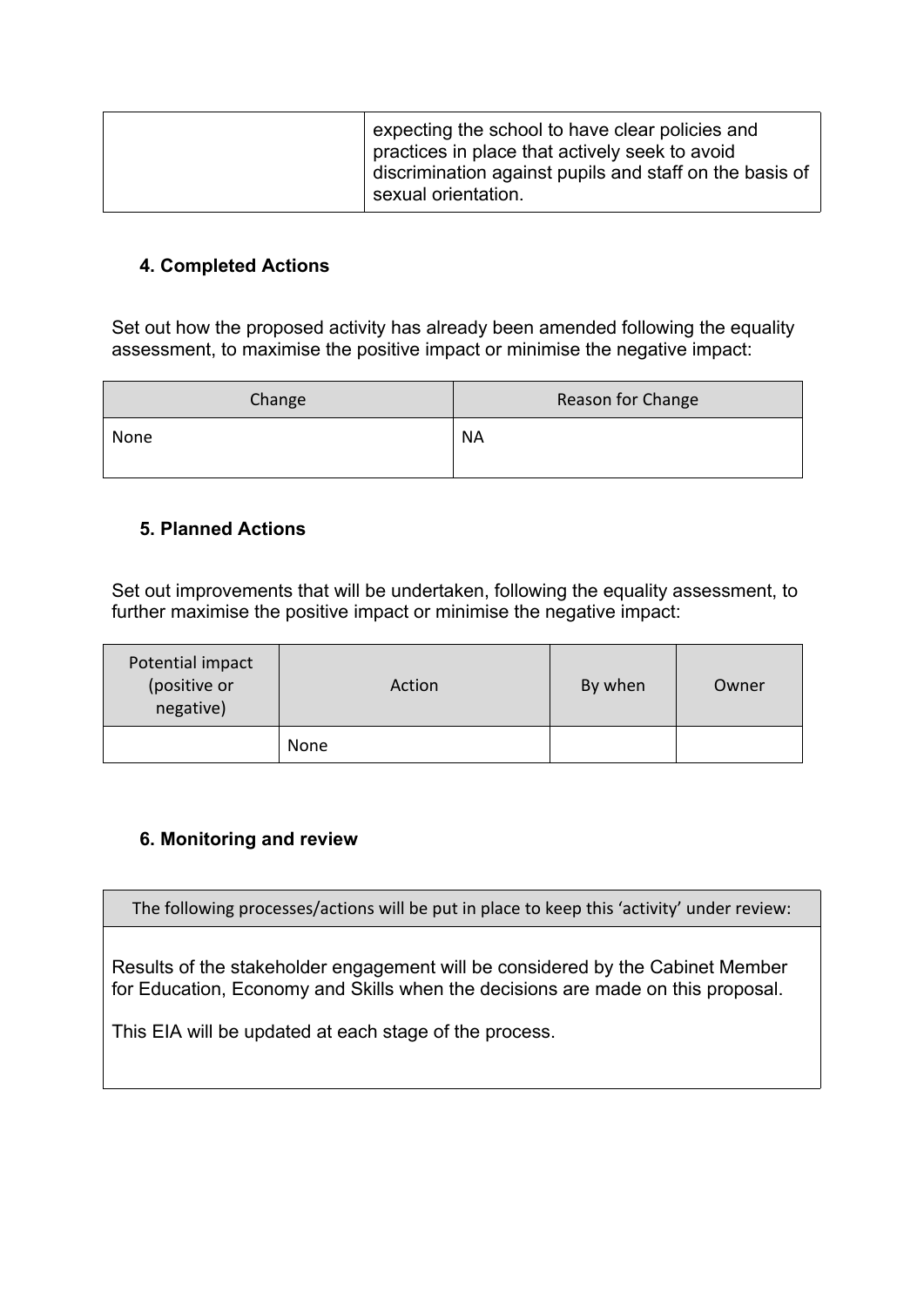## **7. Officer / Decision-maker Sign off**

Officer: By signing this statement off as complete you are confirming that 'you' have examined sufficient information across all the protected characteristics and used that information to show due regard to the three aims of the general duty. This has informed the development of the activity

| <b>Signature of Senior Officer</b> | Corred Cier                                          |
|------------------------------------|------------------------------------------------------|
| Name of Senior Officer             | Clare Medland, Head of Commissioning for<br>Learning |
| Date                               | 21 April 2022                                        |

Decision maker: I am in agreement that sufficient information and analysis has been used to inform the development of this 'activity' and that any proposed improvement actions are appropriate and I confirm that I, as the decision maker, have been able to show due regard to the needs set out in section 149 of the Equality Act 2010.

| Signature of decision maker | which luc                                                                                     |
|-----------------------------|-----------------------------------------------------------------------------------------------|
| Name of decision maker      | CIIr Philip Robinson, Cabinet Member with<br>responsibility for Economy, Education and Skills |
| Date                        | 06 May 2022                                                                                   |

## **8. Publication**

If this document accompanies a Cabinet report or an Individual Cabinet Member (ICM) decision report it will be published, as part of the report publication process, on the GCC website. If this statement is not to be submitted with a Cabinet report or an Individual Cabinet Member (ICM) decision report, please maintain a copy for your own records that can be retrieved for internal review and also in case of future challenge.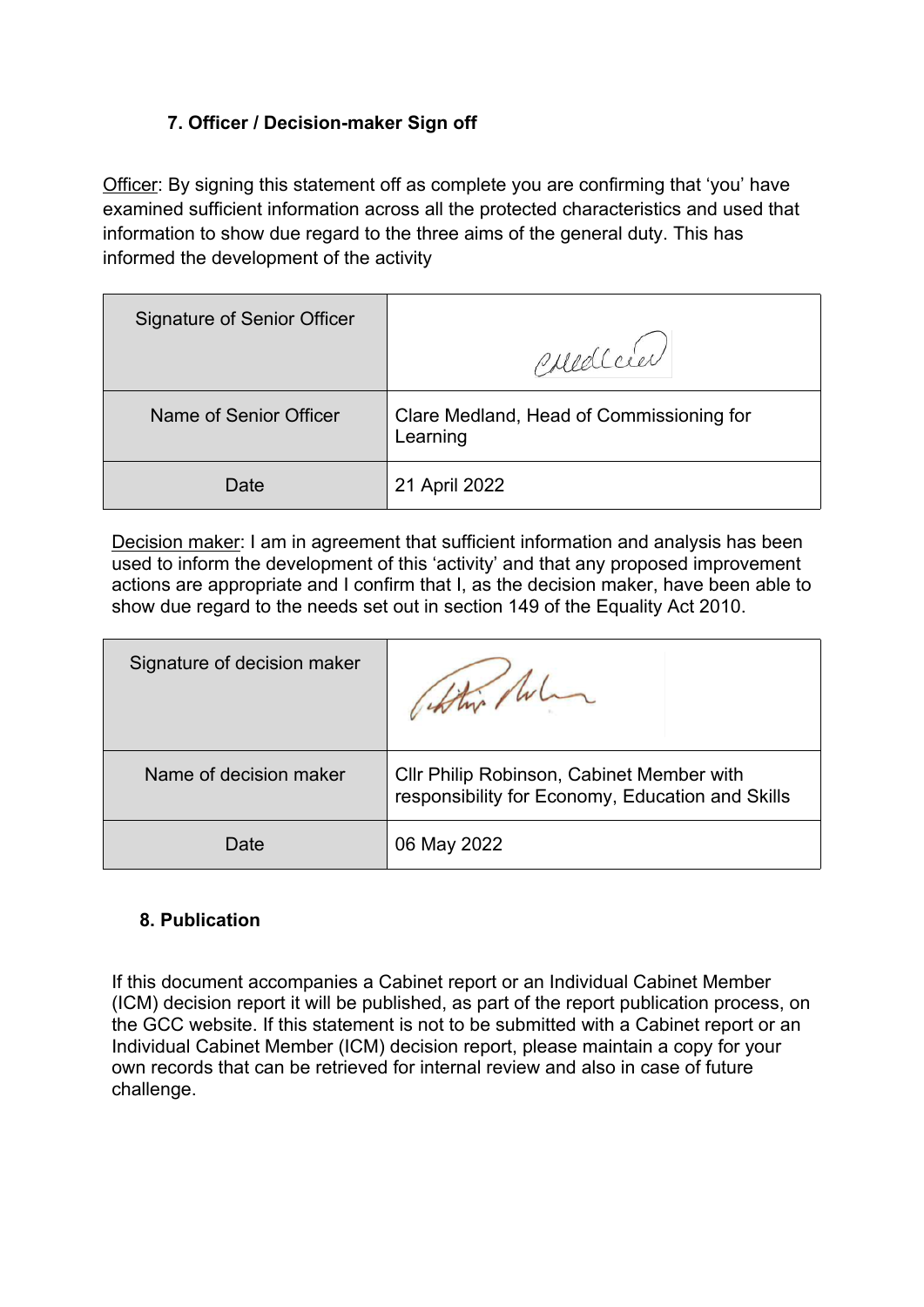# **Appendix 1 – Service User Data**

Details of service users affected by the proposed activity

| Protected<br>Characteristic                  | Service User Data and Information                                                                                                               |       |               |  |
|----------------------------------------------|-------------------------------------------------------------------------------------------------------------------------------------------------|-------|---------------|--|
|                                              |                                                                                                                                                 |       |               |  |
| Age<br>percentage/profile<br>of service user | There are 4,906 children and young people with Education Health Care Plans (EHCPs) maintained by<br>Gloucestershire County Council (March 2022) |       |               |  |
| ages                                         | Key Stage (based on current                                                                                                                     |       |               |  |
|                                              | NCY):                                                                                                                                           | No.   | $\frac{0}{0}$ |  |
|                                              | EY (nursery years)                                                                                                                              | 59    | 1.20%         |  |
|                                              | Early Years (NCY Reception)                                                                                                                     | 159   | 3.24%         |  |
|                                              | Key Stage 1 (NCY 1, 2)                                                                                                                          | 418   | 8.52%         |  |
|                                              | Key Stage 2 (NCY 3, 4, 5, 6)                                                                                                                    | 1,322 | 26.95%        |  |
|                                              | Key Stage 3 (NCY 7, 8, 9)                                                                                                                       | 1,108 | 22.58%        |  |
|                                              | Key Stage 4 (NCY 10, 11)                                                                                                                        | 662   | 13.49%        |  |
|                                              | Key Stage 5 (NCY 12, 13)                                                                                                                        | 601   | 12.25%        |  |
|                                              | Above Y13                                                                                                                                       | 577   | 11.76%        |  |
|                                              | <b>Total</b>                                                                                                                                    | 4,906 |               |  |
|                                              |                                                                                                                                                 |       |               |  |
| <b>Sex</b>                                   | Gender:                                                                                                                                         | No.   | $\%$          |  |
| percentage/profile                           | Female                                                                                                                                          | 1,326 | 27.03%        |  |
| of service users                             | Male                                                                                                                                            | 3,579 | 72.95%        |  |
| who are male and<br>who are female           | Not known                                                                                                                                       |       | 0.02%         |  |
|                                              | Total:                                                                                                                                          | 4,906 |               |  |
|                                              |                                                                                                                                                 |       |               |  |
| <b>Disability</b>                            | All of the children who will attend the new school will have EHCPs in recognition of their significant and complex                              |       |               |  |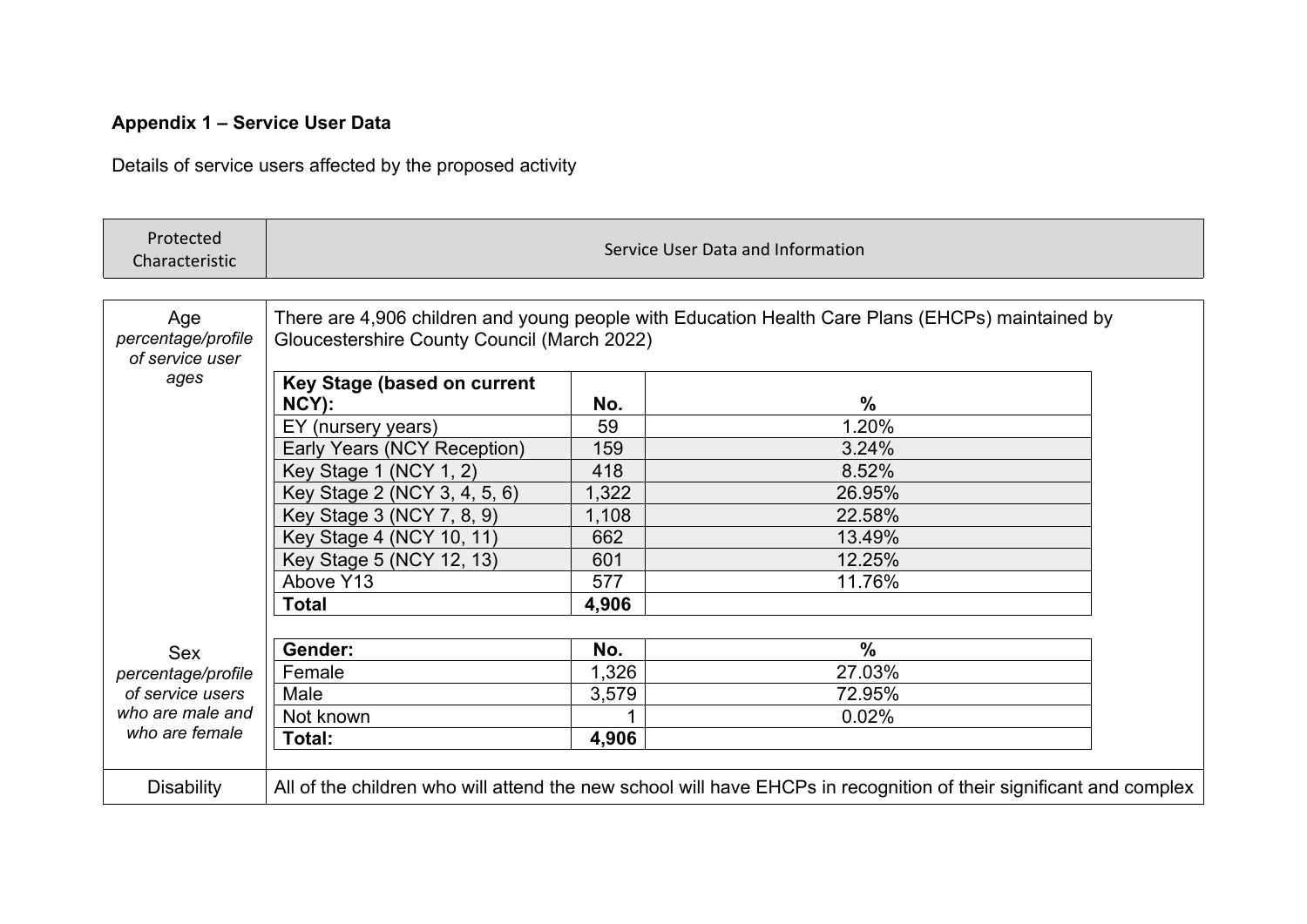| percentage/profile<br>of service users<br>who have a<br>disability | disability in addition to their special educational needs.<br>with EHCPs maintained by Gloucestershire County Council was as follows:<br>Type of need: |                | special educational needs. In some cases, their special educational needs may have such has a substantial,<br>long-term and adverse effect on that child's ability to carry out normal day-to-day activities they may also<br>identify as having a disability. There is no separate data held on the number of children with a declared<br>In March 2022 the Special Educational Needs and Disability (SEND) profile of the children and young people |
|--------------------------------------------------------------------|--------------------------------------------------------------------------------------------------------------------------------------------------------|----------------|-------------------------------------------------------------------------------------------------------------------------------------------------------------------------------------------------------------------------------------------------------------------------------------------------------------------------------------------------------------------------------------------------------------------------------------------------------|
|                                                                    | Primary Need (as recorded in the                                                                                                                       |                |                                                                                                                                                                                                                                                                                                                                                                                                                                                       |
|                                                                    | EHCP):                                                                                                                                                 | No.            | $\frac{0}{0}$                                                                                                                                                                                                                                                                                                                                                                                                                                         |
|                                                                    | ASD - Autistic Spectrum Disorder                                                                                                                       | 940            | 19.16%                                                                                                                                                                                                                                                                                                                                                                                                                                                |
|                                                                    | HI - Hearing Impairment                                                                                                                                | 51             | 1.04%                                                                                                                                                                                                                                                                                                                                                                                                                                                 |
|                                                                    | MLD - Moderate Learning Difficulty                                                                                                                     | 1,312          | 26.74%                                                                                                                                                                                                                                                                                                                                                                                                                                                |
|                                                                    | MSI - Multi-Sensory Impairment                                                                                                                         | 10             | 0.20%                                                                                                                                                                                                                                                                                                                                                                                                                                                 |
|                                                                    | OTH - Other                                                                                                                                            | $\overline{0}$ | $0.00\%$                                                                                                                                                                                                                                                                                                                                                                                                                                              |
|                                                                    | PD - Physical Disability                                                                                                                               | 279            | 5.69%                                                                                                                                                                                                                                                                                                                                                                                                                                                 |
|                                                                    | PMLD- Profound & Multiple Learn Diff                                                                                                                   | 75             | 1.53%                                                                                                                                                                                                                                                                                                                                                                                                                                                 |
|                                                                    | <b>SEMH - Social, Emotional and Mental</b>                                                                                                             |                |                                                                                                                                                                                                                                                                                                                                                                                                                                                       |
|                                                                    | Health                                                                                                                                                 | 1,091          | 22.24%                                                                                                                                                                                                                                                                                                                                                                                                                                                |
|                                                                    | SLCN - Speech Lang & Comm Needs                                                                                                                        | 863            | 17.59%                                                                                                                                                                                                                                                                                                                                                                                                                                                |
|                                                                    | SLD - Severe Learning Difficulty                                                                                                                       | 154            | 3.14%                                                                                                                                                                                                                                                                                                                                                                                                                                                 |
|                                                                    | SPLD - Spl Learning Diff                                                                                                                               | 96             | 1.96%                                                                                                                                                                                                                                                                                                                                                                                                                                                 |
|                                                                    | VI - Visual Impairment                                                                                                                                 | 35             | 0.71%                                                                                                                                                                                                                                                                                                                                                                                                                                                 |
|                                                                    | <b>Total</b>                                                                                                                                           | 4,906          |                                                                                                                                                                                                                                                                                                                                                                                                                                                       |
|                                                                    |                                                                                                                                                        |                |                                                                                                                                                                                                                                                                                                                                                                                                                                                       |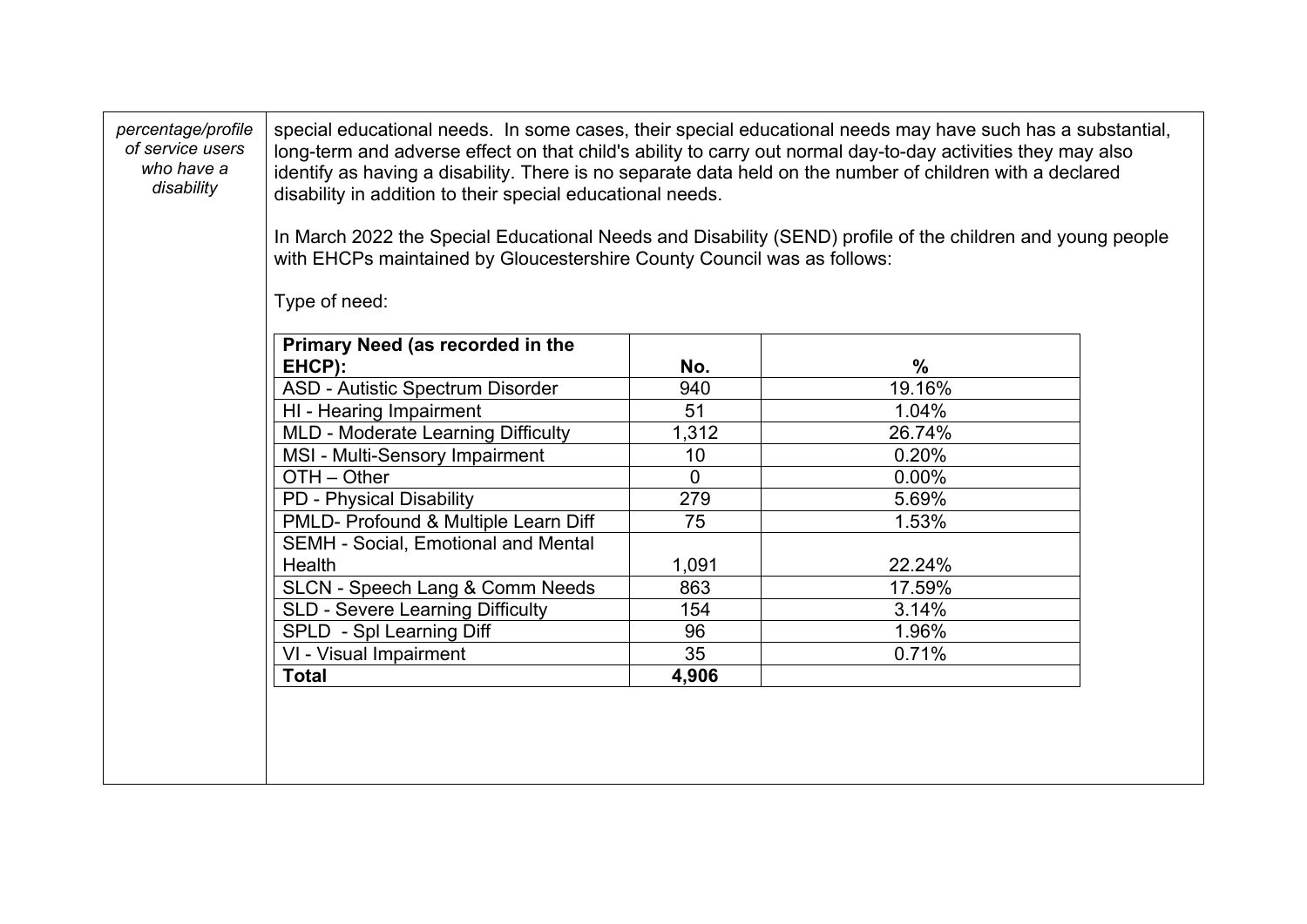| Race<br>percentage/profile<br>of service users                                                                               | In March 2022 the ethnicity profile of the children and young people with EHCPs maintained by Gloucestershire<br>County Council was as follows:                                             |       |               |
|------------------------------------------------------------------------------------------------------------------------------|---------------------------------------------------------------------------------------------------------------------------------------------------------------------------------------------|-------|---------------|
| who are from black<br>and minority ethnic                                                                                    | <b>Ethnicity:</b>                                                                                                                                                                           | No.   | $\frac{0}{0}$ |
|                                                                                                                              | Asian                                                                                                                                                                                       | 87    | 1.77%         |
| backgrounds                                                                                                                  | <b>Black</b>                                                                                                                                                                                | 79    | 1.61%         |
|                                                                                                                              | Chinese                                                                                                                                                                                     | 10    | 0.20%         |
|                                                                                                                              | <b>Mixed</b>                                                                                                                                                                                | 207   | 4.22%         |
|                                                                                                                              | <b>White British</b>                                                                                                                                                                        | 3,452 | 70.36%        |
|                                                                                                                              | <b>Other White</b>                                                                                                                                                                          | 177   | 3.61%         |
|                                                                                                                              | Any Other Ethnic Group                                                                                                                                                                      | 20    | 0.41%         |
|                                                                                                                              | Unclassified                                                                                                                                                                                | 874   | 17.81%        |
|                                                                                                                              | <b>Total</b>                                                                                                                                                                                | 4,906 |               |
| Marriage & civil<br>partnership<br>percentage/profile<br>of service users<br>who are married or<br>in a civil<br>partnership | We do not hold any data regarding the number of children and young people at these settings with this<br>protected characteristic. This would not apply given the age of the service users. |       |               |
| Religion and/or<br>belief<br>percentage/profile<br>of service users<br>religious beliefs                                     | We do not hold any data regarding the number of children and young people at these settings with this<br>protected characteristic.                                                          |       |               |
| Gender<br>reassignment<br>percentage/profile                                                                                 | We do not hold any data regarding the number of children and young people at these settings with this<br>protected characteristic.                                                          |       |               |

 $\Gamma$ 

┱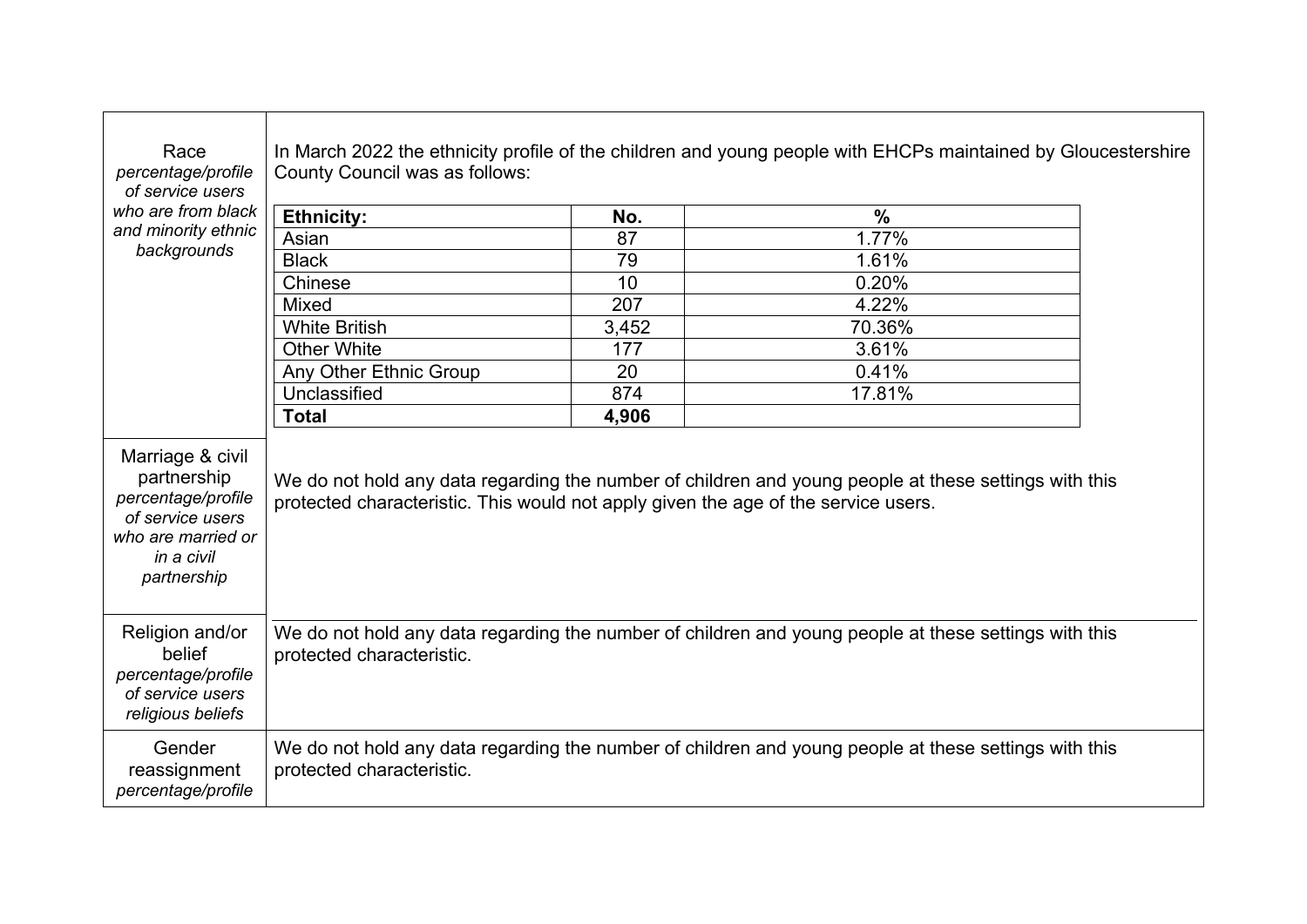| of service users<br>who have<br>indicated they are<br>transgender                                                                          |                                                                                                                                    |
|--------------------------------------------------------------------------------------------------------------------------------------------|------------------------------------------------------------------------------------------------------------------------------------|
| Pregnancy &<br>maternity<br>percentage/profile<br>of service users<br>who are female<br>and who are<br>pregnant or on a<br>maternity leave | We do not hold any data regarding the number of children and young people at these settings with this<br>protected characteristic. |
| Sexual<br>orientation<br>percentage/profile<br>of service users<br>who are lesbian,<br>gay, bisexual,<br>heterosexual                      |                                                                                                                                    |